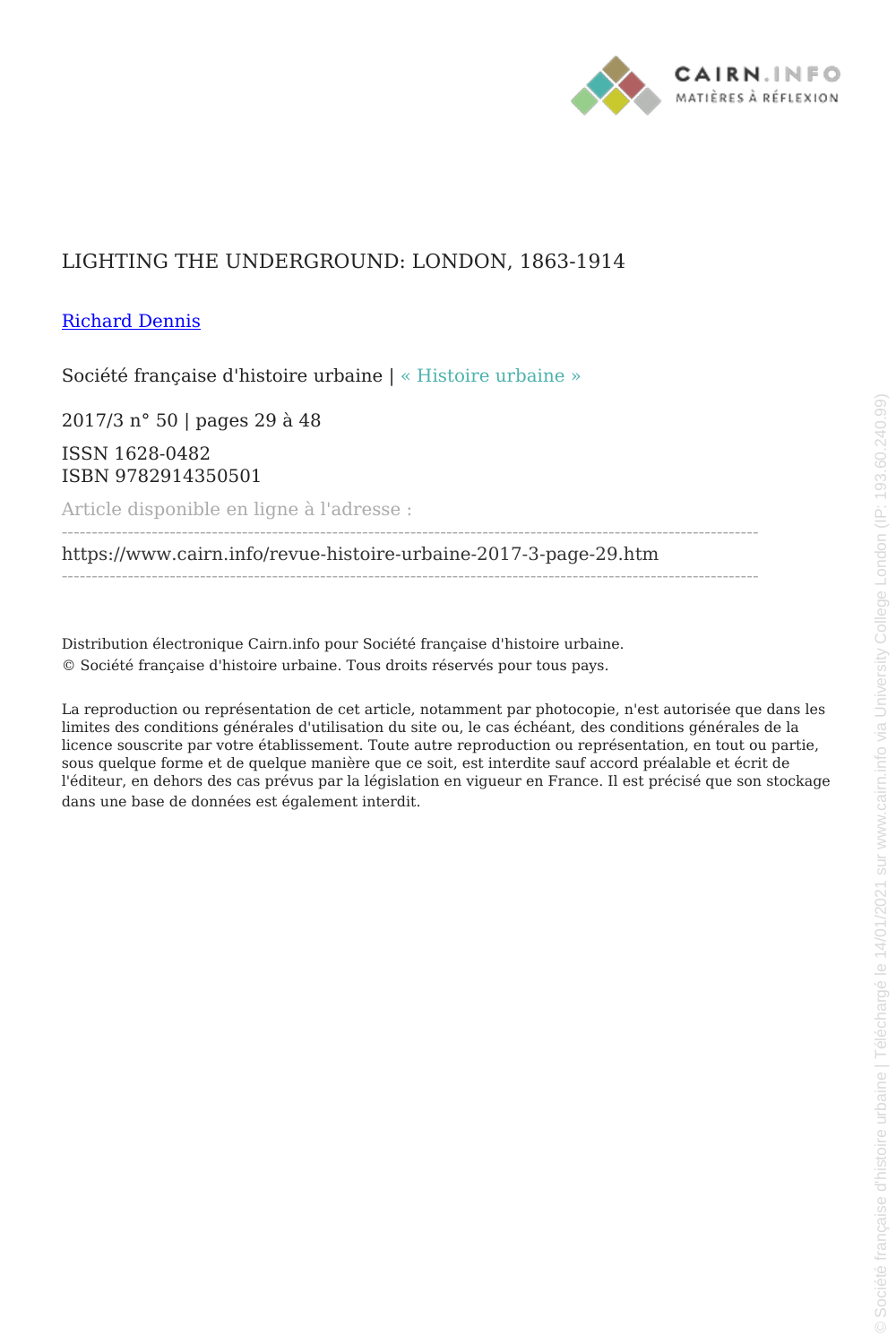# Lighting the Underground : London, 1863-1914

I I nderground space is frequently associated historically with underworld activities of a criminal or politically subversive nature, or with the underbelly of the city : a place to bury or flush away waste products, including the city's dead. For these activities, light was either unnecessary or positively avoided. But the introduction of underground railways necessitated a degree of artificial lighting at least sufficient to facilitate efficient operation and to assure the travelling public of their personal safety. This paper examines debates surrounding the lighting of the earliest underground railways in London, beginning in the 1860s when trains were still steam-operated and lighting was principally by gas, a potentially lethal combination of asphyxiants and combustibles, but tolerable for the sake of the benefits offered by underground transportation in a city characterised by congestion.

### Railways and Lighting : Intersecting Technologies

Most studies of lighting in cities focus on streets and above-ground public spaces, and therefore on the problems and opportunities for city life associated with night time, i.e. the hours when there is insufficient natural light. For Joachim Schlör, three themes dominate cities after dark: security, morality and accessibility<sup>1</sup>. But these themes are also critical when we examine attitudes to cities' underground space where, in a

H.U. nº 50 - novembre 2017 - p. 29 à 48

<sup>\*</sup> University College London, Department of Geography.

<sup>1.</sup> Joachim Schlör, Nights in the Big City: Paris, Berlin, London, 1840-1930, London, Reaktion, 1998.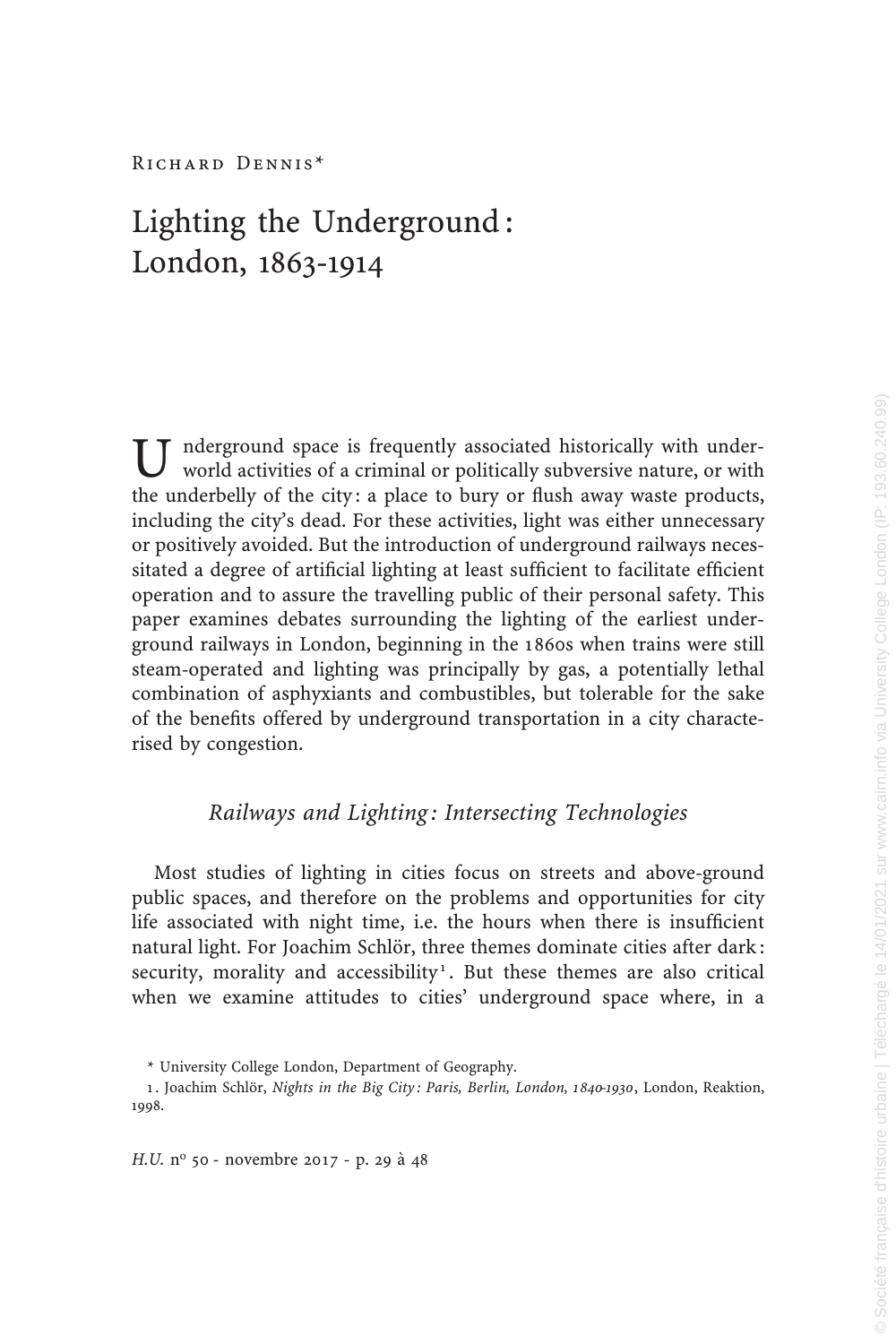sense, it is always night. As scholars interested in popular and artistic representations of space have noted, the underground might be imagined as infernal or dystopian, hell under the earth, but also as utopian, the locus of modernity where the vital infrastructure to support modern life – gas and water pipes, electric cables and conduits, sewers, railway tunnels and, by the late twentieth century, entire underground cities – might be located. As David Pike comments : « There was simply no cognitive recognition that there was... any contradiction between, on the one hand, conducting a respectable everyday life underground, and, on the other, writing off whole sectors of the modern city as ghetto underworlds inhabited by neotroglodytes.»<sup>2</sup>

While public transport underground was established in most major cities only when electricity became available to light the way, London was exceptional, first in tunnelling under the Thames between Wapping and Rotherhithe, a venture that took the Brunels eighteen years to complete (in 1843), and then in opening an underground railway in 1863, the Metropolitan Railway between Paddington and Farringdon Street, subsequently extended – mostly underground – by the Metropolitan and its partner-cum-rival, the Metropolitan District Railway, to constitute an Inner Circle – today's Circle Line – by 1884. The early underground lines were not tube railways, in tunnels bored at depth using a Greathead shield, but « cut and cover », mostly constructed by cutting a shallow trench, ideally following a public road, laying railway tracks in the trench and then covering them over to restore the original roadway at the surface. Nor were they electrically powered, but worked – until 1905 – by steam locomotives specially equipped to condense their own steam. In practice, the condensing apparatus never worked as efficiently as hoped, and as the service intensified over time, ventilation problems steadily worsened<sup>3</sup>. From the beginning, ventilation shafts and open cuttings were incorporated wherever possible, thereby permitting at least some natural light to penetrate into the Underground at the same time as allowing smoke and steam to escape into the atmosphere <sup>4</sup> .

2. David L. Pike, Subterranean Cities. The world beneath Paris and London, 1800-1945, Ithaca, Cornell University Press, 2005, p. 16-18 ; see also Haewon Hwang, London's Underground Spaces, Edinburgh, Edinburgh University Press, 2013 ; David Ashford, London Underground. A cultural geography, Liverpool, Liverpool University Press, 2013 ; David Welsh, Underground Writing. The London Tube from George Gissing to Virginia Woolf, Liverpool, Liverpool University Press, 2010.

4. Richard Dennis, « Making the Underground underground » London Journal, 38, no. 3, 2013, p. 203-225.

<sup>3.</sup> David Bownes, Oliver Green and Sam Mullins, Underground. How the Tube shaped London, London, Allen Lane, 2012; Stephen Halliday, Underground to Everywhere, Stroud, Sutton Publishing, 2001 ; Christian Wolmar, The Subterranean Railway, London, Atlantic Books, 2004.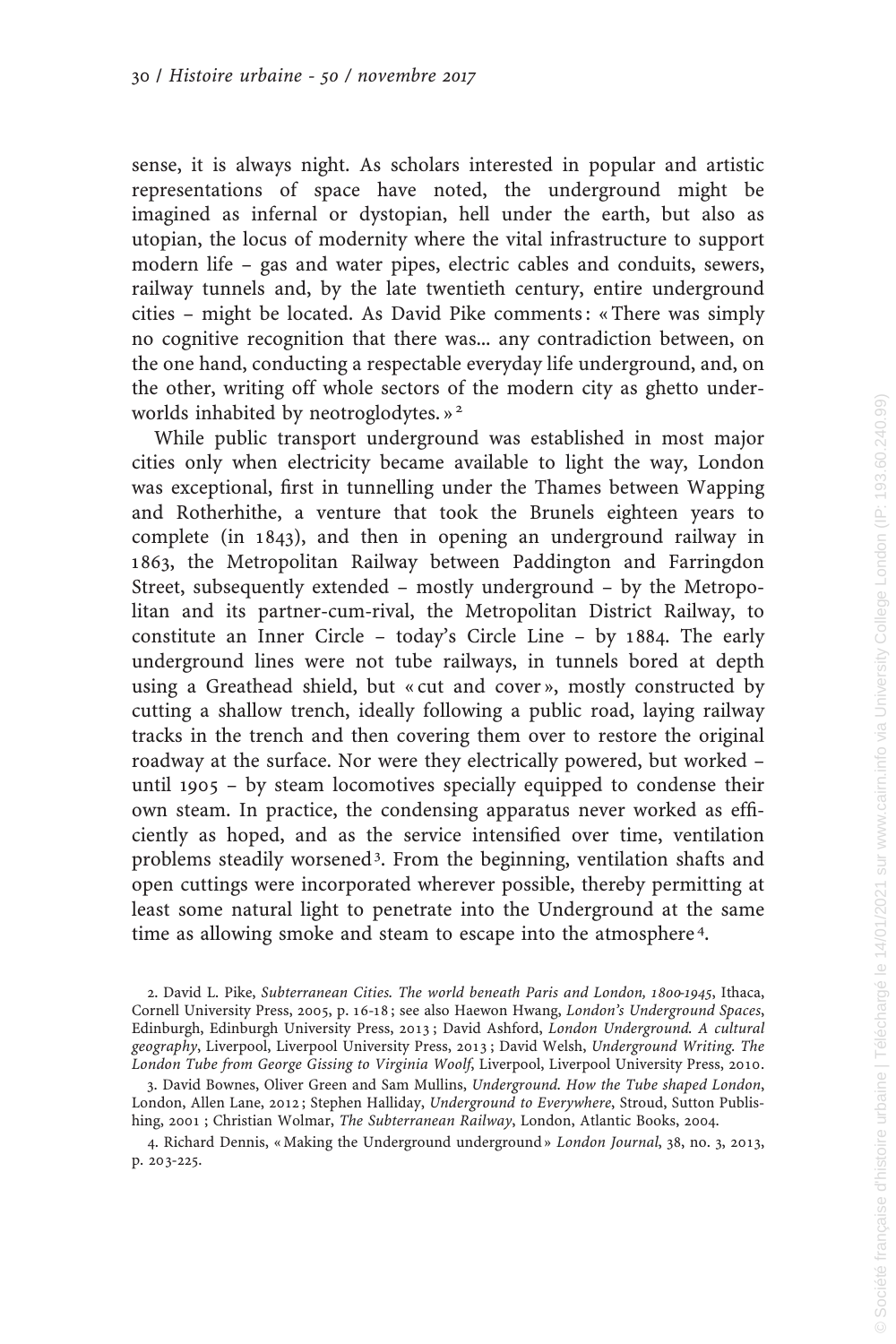

Figure 1 : Underground Railways in London, 1863-1884.

In histories of the early Underground, most attention is given to the ventilation problem, because the build-up of smoke and steam in tunnels was not only unpleasant but positively unhealthy and occasionally unsafe, when drivers were unable to see signals, and signalmen were unable to see the trains passing by their signal boxes. But another hazard to health and safety was the dependence on gas for lighting. From the late 1870s, there were experiments with electric lighting, first on station platforms and then in carriages, but the Metropolitan and District Railways remained essentially dependent on gas lighting until the 1910s.

The experience of operating and travelling on the Underground in London prior to the opening of deep-level tube lines was, therefore, fundamentally different from that of the Paris Métro (1900) or the New York Subway (1904), both of which were powered and lit by electricity from the outset, a power source that had already been proved by two decades of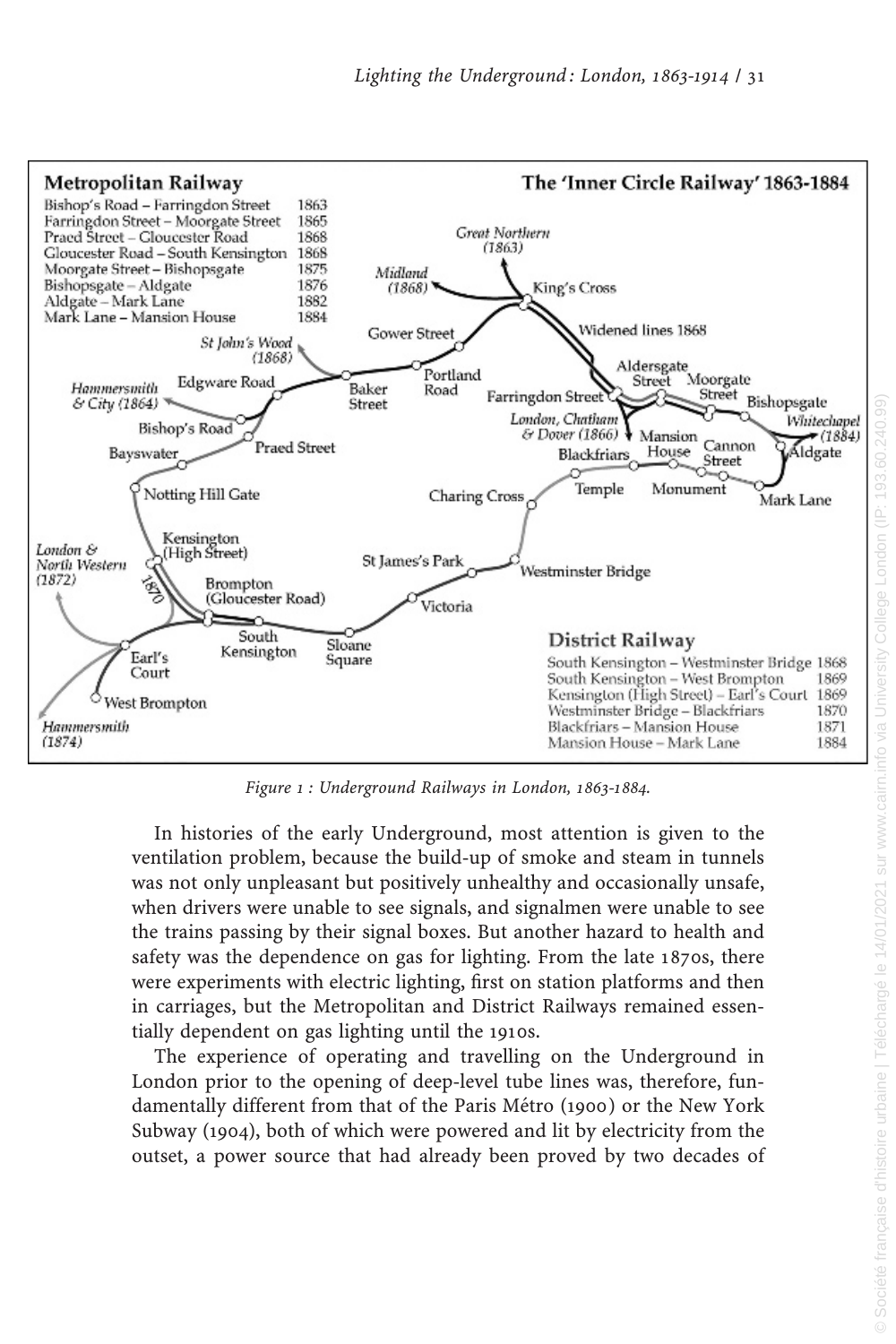above-ground tramways, elevated railways and street lighting<sup>5</sup>. Remarkably, in the entire period from 1863 to 1905, there were no fatal accidents on London's underground railways attributable to the hazards of either steam traction or gas poisoning, while the first major disaster on the Métro, at Couronnes in 1903, caused by a prolonged electrical fire spreading smoke into a station plunged into darkness by the knock-on effects of the fire, demonstrated the fragility even of supposedly safer, cleaner electricity<sup>6</sup>. It was an accident which might have been expected if the system had involved a mixture of steam power and gas, where sparks from the locomotive could have ignited leaking gas or a collision or derailment might have caused the puncture of a gasbag; but it was not what was anticipated with electric trains and electric lights.

Wolfgang Schivelbusch has provided original and provocative histories of both the experience of rail travel in the nineteenth century and the «industrialisation of light»<sup>7</sup>. Schivelbusch drew attention to parallels between the gas industry and the railway industry – as offspring of the industrial revolution, products of coal-based technology, and networks of centralised supply (gas mains and rails) which led to the loss of individual control associated with candles or oil lamps and with private transport. But he did not discuss the railway's own need for artificial light, nor did he pay any attention to trains travelling through darkness, whether at night or underground, apart from passing references to the experience of travelling through tunnels on otherwise above-ground mainline trains. In his study of lighting, he paid most attention to public spaces – streets and theatres and the fostering of nightlife – and to the evolution of lighting technology, from bare gas flares to sealed gas lamps to Welsbach's system of incandescent gaslight, and from outdoor arc lighting to Edison's incandescent electric light bulb. We can see the relevance of these successive improvements in experiments conducted by London's Metropolitan and District Railways, which effectively delayed the widespread use of electric light, both by improving the safety and efficiency of gas lighting, and through the distraction of ultimately impracticable, unvarying and locally generated arc lighting. Schivelbusch's comments on the boulevard as an interior out-of-doors, « marked off from the surrounding darkness as if

<sup>5.</sup> Carlos López Galviz, « The politics of a new technology: electricity and the city railway in London and Paris, c.1880-1910, », Métropoles, 6, 2009, p. 140-70.

<sup>6.</sup> David Pike, Subterranean cities, op. cit., p. 52-3; Roger H. Guerrand, Mémoires du Métro, Paris, La Table Ronde, 1961 , p. 101-11 .

<sup>7.</sup> Wolfgang Schivelbusch, The Railway Journey. The industrialization of time and space in the nineteenth century. Leamington Spa, Berg, 1986 ; Wolfgang Schivelbusch, Disenchanted Night. The industrialization of light in the nineteenth century, Oxford, Berg, 1988.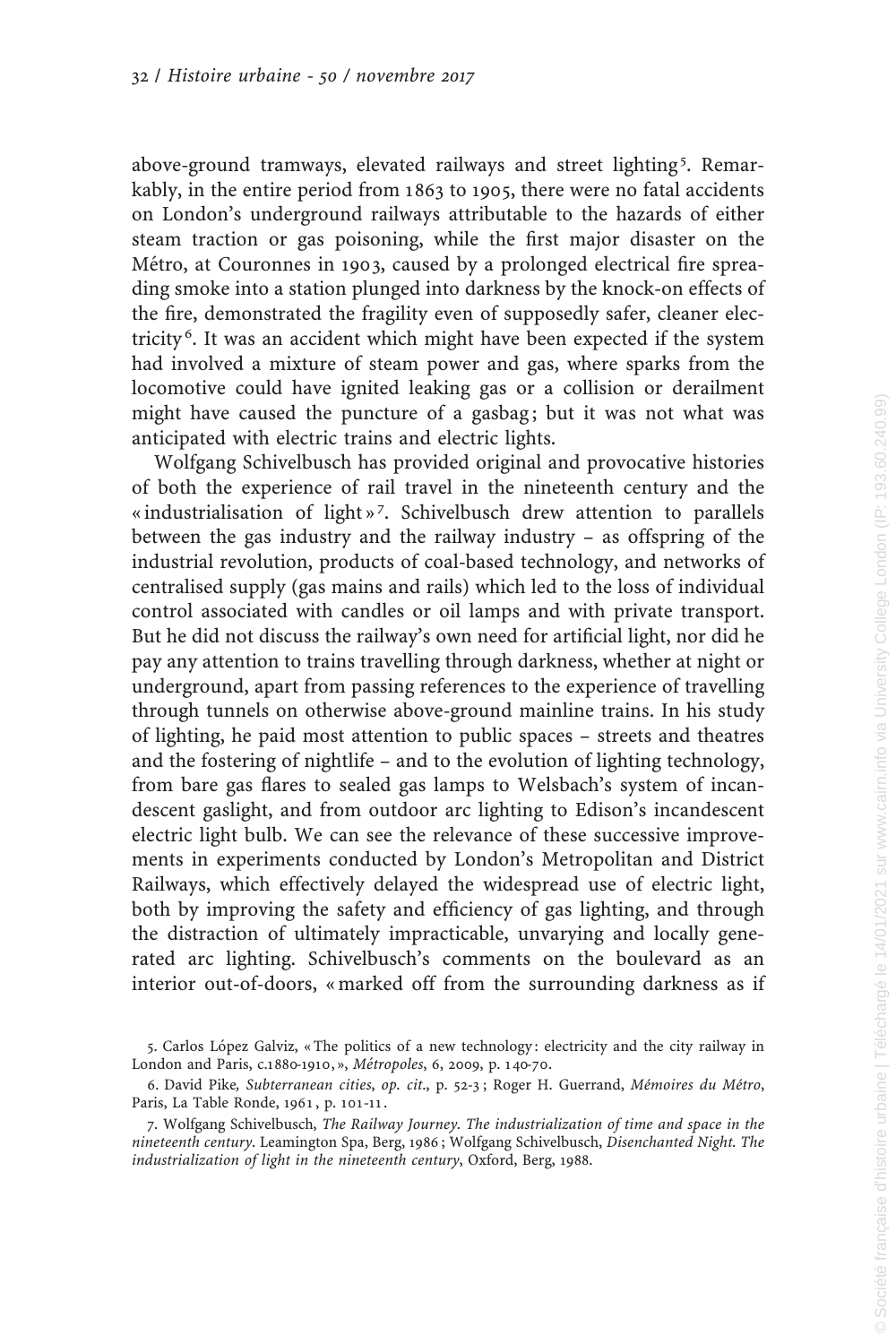by walls, which run along the edges of the lit-up area »<sup>8</sup>, may be applied to the experience of travelling by train at night and underground, especially on lines such as London's Inner Circle, where tunnels alternated with cuttings and it was hard to judge whether the darkness outside the carriage was the darkness of a tunnel or the darkness of night. In The Railway Journey, he suggested that train travel was experienced as a projectile fired through the landscape, confined to the « barrel » of rails, cuttings and tunnels, in which features close to the train window flashed by too quickly to be visible, causing travellers to focus on more distant objects. Underground, however, there were no distant objects ; the « panorama » was the blur of the tunnel wall. Schivelbusch's conclusion about the desirability of reading on train journeys, to obviate the strain of looking at the passing panorama, trying to accommodate sight to a rapid succession of near and far objects, and also to avoid the embarrassment of staring at fellow passengers who were strangers, was even more true of travelling underground<sup>9</sup>. On a short urban journey with few familiar fellow travellers and no panorama at all, reading became even more necessary, but this, in turn, made good quality carriage lighting even more essential.

Discussions of the history of street lighting have typically referred to « colonising the night », displacing natural rhythms, allowing the same range of activities by night as by day; or to artificial lighting being « as good as a policeman », indicating its disciplinary character, exposing and deterring, or at least displacing, sin, making the night safe for otherwise vulnerable groups, especially women<sup>10</sup>. But the reality was that street lighting was rarely very bright, it only gradually became independent of natural lighting – gas lights might be switched off when there was a full moon – and it was accepted that there should still be some variability in the intensity of light between lamp posts lining city streets. The Engineer observed of London in 1895 that « the principal streets are lighted in a manner which... incites the American to contemptuous scorn ». Elizabeth Robins Pennell, herself American, reported that « London streets, except here and there, still wait for the electric light  $v^{11}$ . So, when boosters likened

<sup>8.</sup> Wolfgang Schivelbusch, Disenchanted Night, op. cit., p. 149.

<sup>9.</sup> Wolfgang Schivelbusch, The Railway Journey, op. cit., p. 54, 64.

<sup>10.</sup> David Nasaw, « Cities of light, landscapes of pleasure », David Ward and Olivier Zunz (eds.), The Landscape of Modernity : Essays on New York City, 1900-1940, New York, Russell Sage Foundation, 1992, p. 273-286.

<sup>11 .</sup> Wolfgang Schivelbusch, Disenchanted Night, op. cit., 90-1 ; The Engineer, 2 August 1895, p. 112, cited in Chris Otter, The Victorian Eye. A political history of light and vision in Britain, 1800-1910, Chicago, Chicago University Press, 2008, p. 8 ; Elizabeth Robins Pennell, « London's underground railways », Harper's New Monthly Magazine, 92, January 1896, p. 272-288.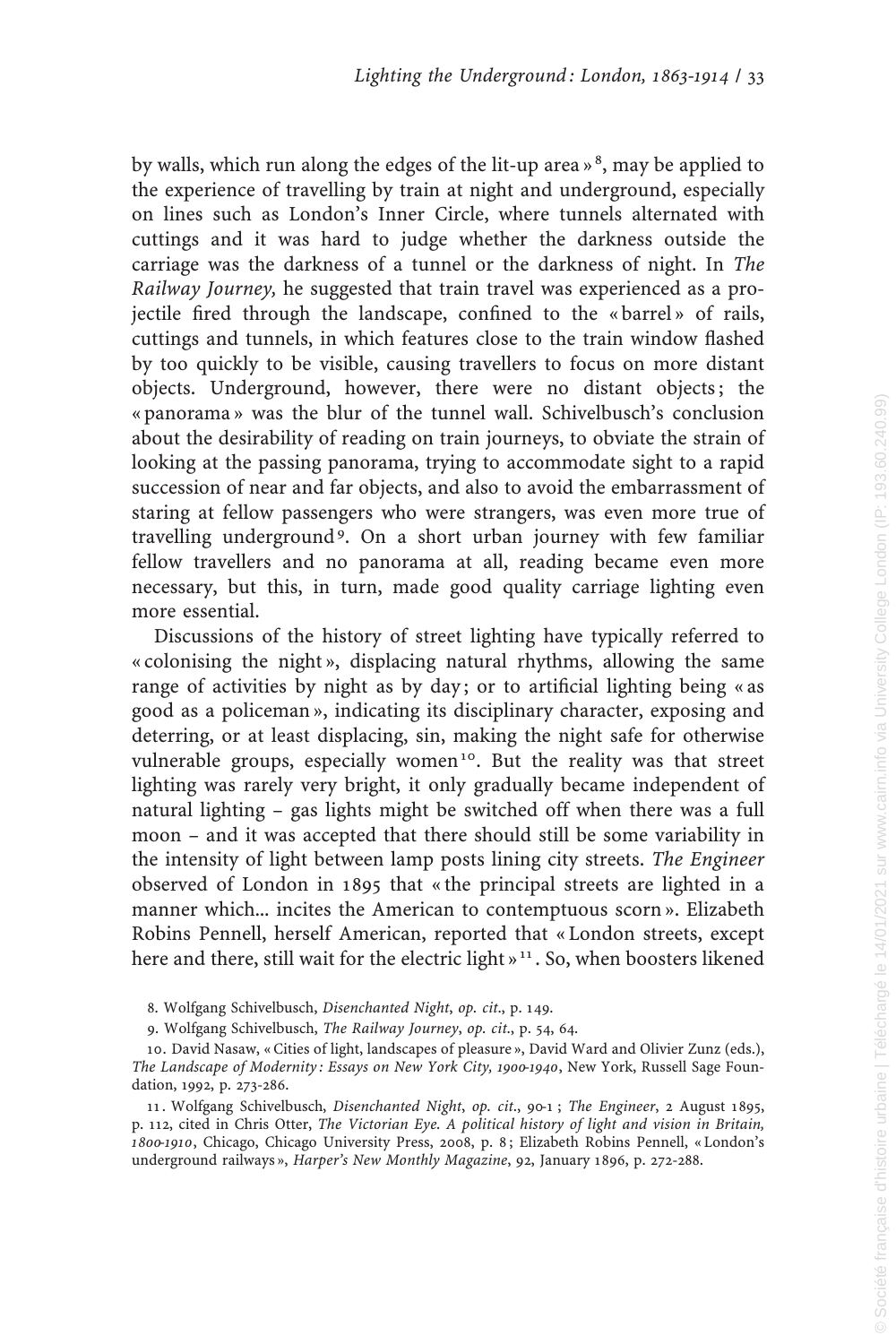the underground railway – and even the tunnels between stations – to well-lit city streets, we should not think they were describing very bright underground spaces. Just as street lighting varied between streets, contrasting well-lit middle-class neighbourhoods with unlit streets inhabited by the poor, and within streets, illuminating small areas around lamp posts but leaving intermediate spaces in shadow, so underground, there were contrasts between relatively well-lit first-class and poorly lit third-class compartments and, on station platforms, alternating strips of light and shadow which may have annoyed passengers but delighted artists.

Guerrand notes that, in early twentieth century Paris, the Métro attracted painters such as Edouard Vuillard and Gino Severini, the latter claiming that his futurist painting, « Le Nord-Sud », was designed to express « the idea of the speed at which an illuminated body traverses tunnels alternately dark and lit up  $v^{12}$ . There were similar artistic reactions to the London Underground, a generation earlier and complicated by the presence of steam and the yellow glow of gaslight. A recurrent theme was the rhythm of darkness and light, whether natural as trains passed from dark tunnel through short but sunlit open cuttings and back into tunnel, or artificial (as in Paris) as journeys through darkness were punctuated by (relatively) brightly-lit stations, which served to accentuate onward progress and give a sense of speed which was missing in journeys through either constant darkness or constant light. Consider Edmondo De Amicis' account of a trip on the Underground in 1873 :

« I go down two or three stairs and find myself suddenly thrown from daylight into obscurity, amid feeble lights, people and noise, trains arriving and departing in the dark... Then begins a new spectacle... At first we are buried in thick darkness, then we see for an instant the dim light of day, and again plunge into obscurity, broken here and there by strange glowings; then between the thousand lights of a station, which appears and disappears in an instant ; trains passing unseen ; next an unexpected stop, the thousand faces of a waiting crowd, lit up as by the reflection of a fire... now more darkness, trains and streaks of daylight, more lighted stations. »<sup>13</sup>

The experience of sunshine and shadow, streaks of light amid the darkness, was also portrayed artistically by Fred T. Jane's « Round the Underground on an Engine »<sup>14</sup>. Jane realised that the Underground,

<sup>12.</sup> Roger H. Guerrand, L'Aventure du Métropolitain, Paris, La Découverte, 1986, p. 97; Henry Grabar Sage, « The essence of Paris : the growth of the Métro and ideas of space, 1900-1914 », Yale Historical Review, Spring 2012, vol. 11 (1 ), p. 7-24.

<sup>13.</sup> Edmondo De Amicis, Jottings about London, London, Alfred Mudge & Son, 1883.

<sup>14.</sup> Fred Jane, « Round the Underground on an Engine », English Illustrated Magazine, 119, August 1893, p. 787-792.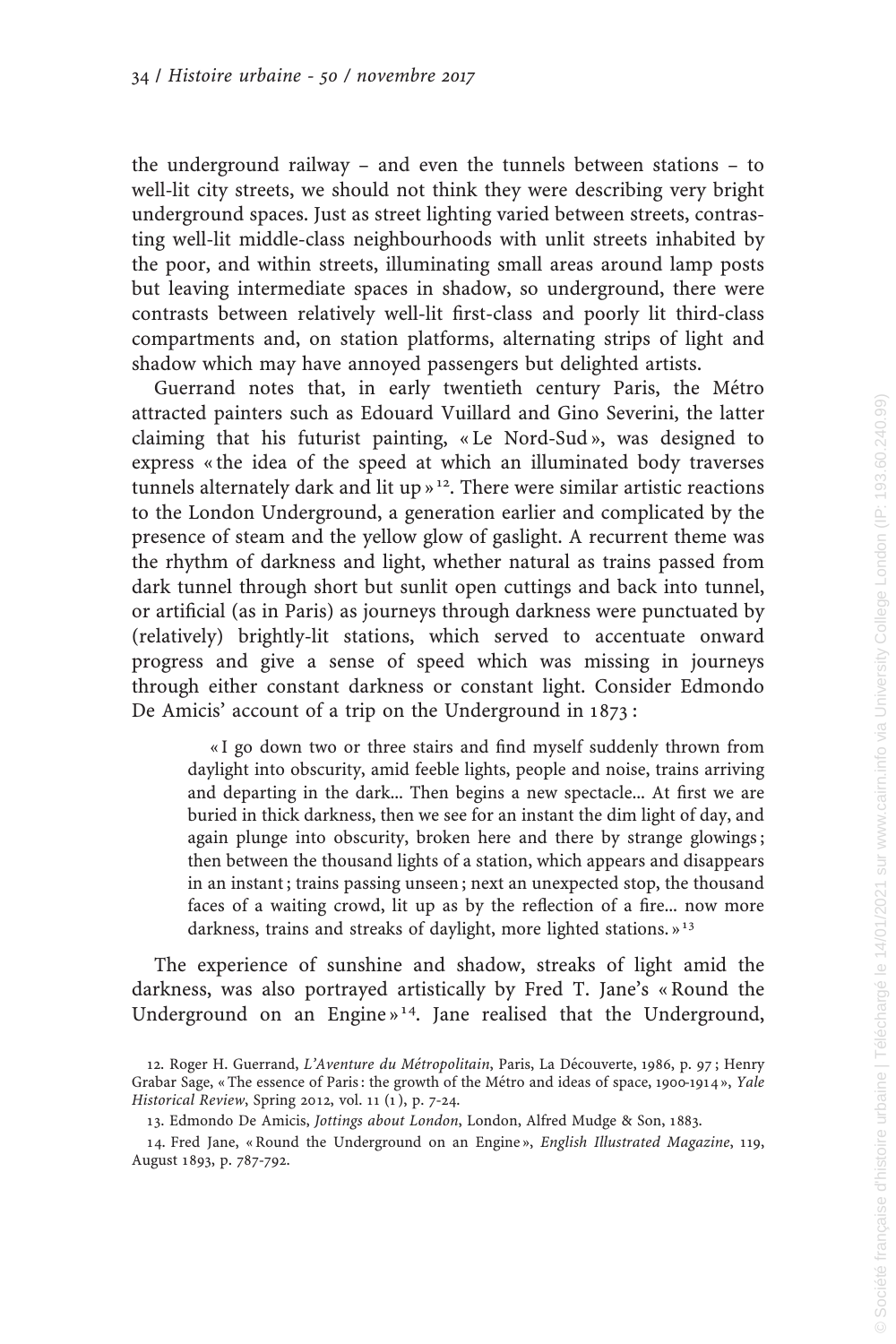even on a midsummer's day, provided material for the same mixture of romance, excitement and apprehension that he and other artists had already discovered in depicting the above-ground railway by night. His essay followed two earlier articles that he had written and illustrated in a series on « The Romance of Modern London ». The first, on « London Railway Stations », ostensibly dealt with mainline stations at all times of the day and night. Jane claimed that « night is not essential to make a railway station look beautiful », but in practice all his most striking illustrations depicted night-time scenes<sup>15</sup>. In this respect, we might note the contemporaneous depictions of the elevated railway in New York, where, both in art – in the era of steam, Louis Sontag's « The Bowery at Night » (1895), and in the early twentieth century, John Sloan's paintings of the el by twilight – and in literature – in William Dean Howells' A Hazard of New Fortunes (1890), the el was celebrated through its contribution to the city nightscape 16. Jane's second article, « In the Small Hours », explicitly focused on the city streets by night, following in the footsteps of Dickens' « Night Walks » 17. So, when Jane ventured underground for the third of his excursions, he was seeking to extend the artistic possibilities of the night into a « bright June morning », setting out into « blackness, heavy, dense and impenetrable », but soon discovering a contrast between Stygian darkness and brilliant sunlight. Of thirteen illustrations accompanying his short essay, ten played on the contrast between darkness and light, most brilliantly in his depiction of Baker Street Junction and in his view of a bright green signal lamp caught in a « silver column of light » from a ventilation shaft. Jane, however, had the advantage of the engine driver's view, looking straight ahead from the locomotive footplate. Passengers had to make do with the less intelligible flashes and streaks of light visible laterally, suddenly and briefly.

In moving from questions of representation to contemporary political, economic and technical debates, I will consider three lighting environments – the station platforms, the tunnels, and the interiors of train compartments. My primary sources are mostly the newspaper and periodical press of the late nineteenth and early twentieth centuries. There is

<sup>15.</sup> Fred Jane, « London Railway Stations », English Illustrated Magazine, 117, June 1893, p. 658- 662.

<sup>16.</sup> Richard Dennis, Cities in Modernity: Representations and productions of metropolitan space, Cambridge, Cambridge University Press, 2008, p. 338-347.

<sup>17.</sup> Fred Jane, « In the Small Hours », English Illustrated Magazine, 118, July 1893, pp. 705-711 ; Charles Dickens, « Night walks », in The Uncommercial Traveller, London, Chapman & Hall, 1861 . For a recent interpretation, see Matthew Beaumont, Nightwalking. A nocturnal history of London Chaucer to Dickens, London, Verso, 2015.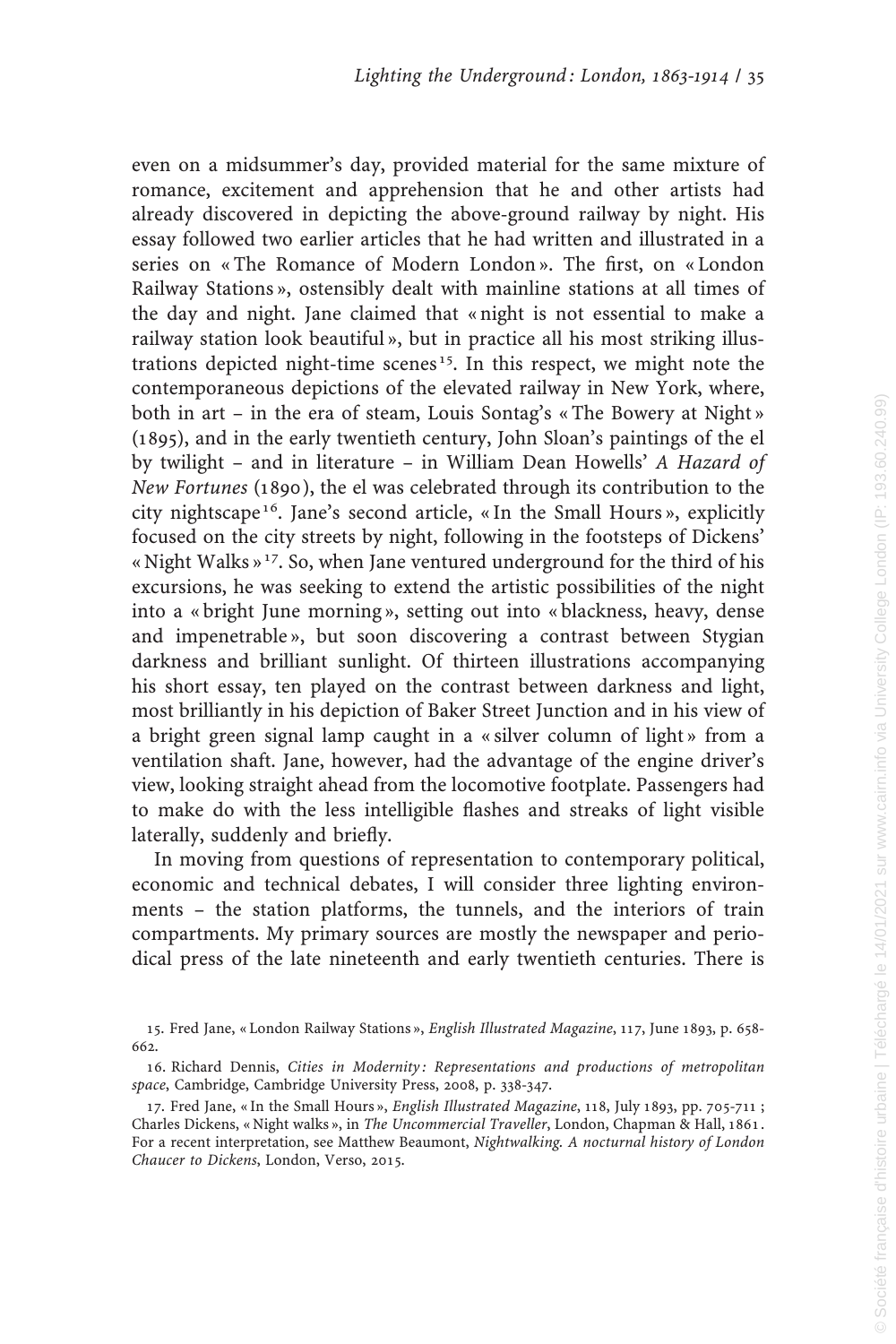

Figure 2 : Fred T. Jane, « Baker Street Junction », English Illustrated Magazine, August 1893, p. 790.

relatively little detailed information on lighting in the board minutes of the underground railway companies, apart from decisions to ratify contracts and frustrating references to officers' reports which rarely seem to have survived. By contrast, the contemporary press was replete with correspondence denigrating, lampooning or, occasionally, praising the services of the railway companies ; with court reports and inquests that illuminate the conditions in which crimes were committed or accidents occurred; and with boosterish propaganda for new innovations. Much of this material is now available digitally and, while keyword searches are only as good as the OCR (Optical Character Recognition) software on which they are based, they access a range of everyday experiences of underground travel previously limited to published memoirs and stories penned by mostly extraordinary observers<sup>18</sup>.

18. I have used 19<sup>th</sup> Century British Newspapers, 19<sup>th</sup> Century UK Periodicals, The Times Digital Archive, and the Illustrated London News Historical Archive, all digitised by Gale ; British Periodicals and The Observer, both digitized by ProQuest ; and Old Bailey Proceedings Online.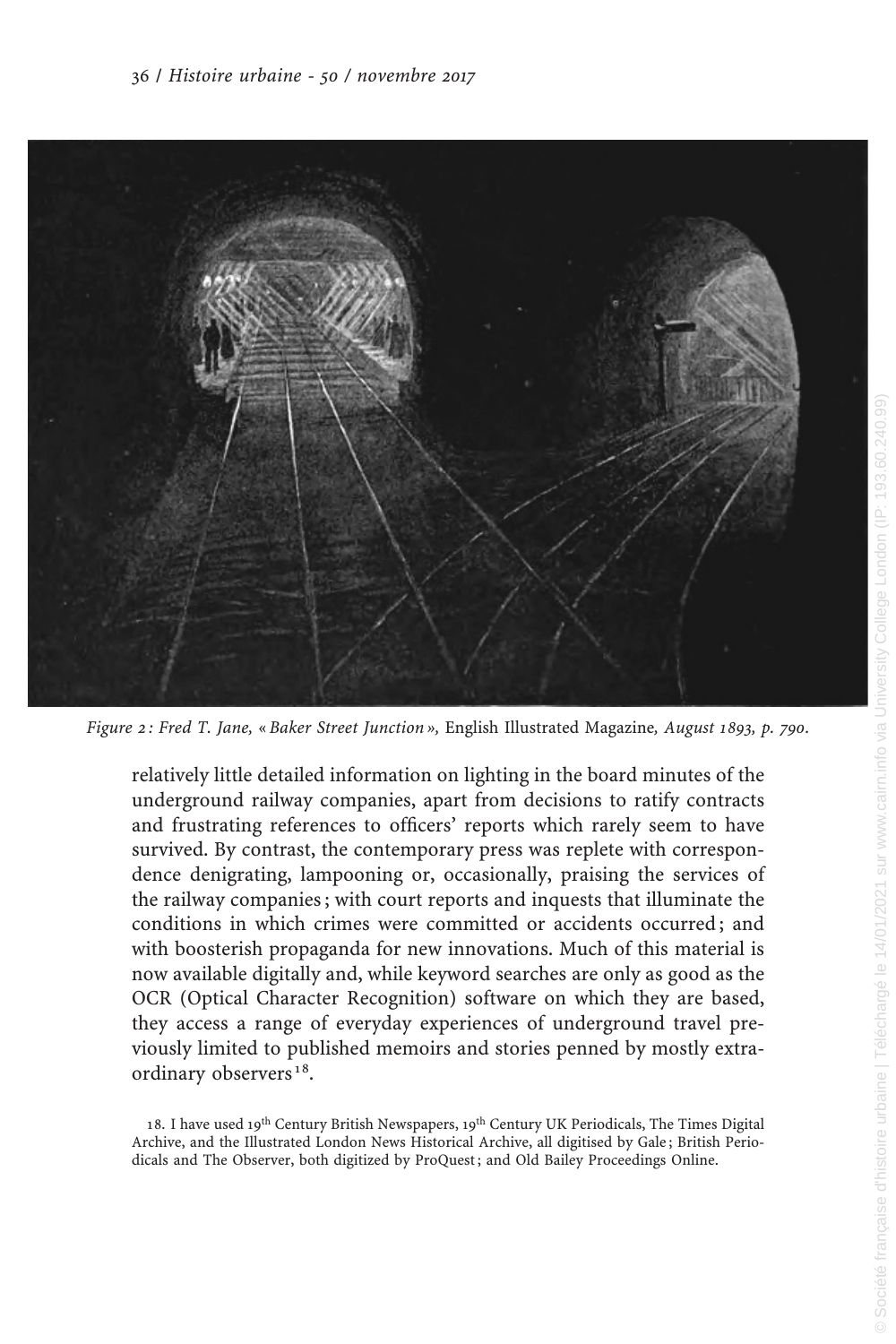## Lighting the stations

Most stations were not entirely underground, but situated in cuttings, usually with a glass roof spanning the entire area between cutting walls. While the platforms would not have received much direct sunlight, they were essentially no different from stations on ordinary above-ground railways. For example, at King's Cross, there was « an elliptical wroughtiron roof, with sufficient glass to preserve an agreeable but not a glaring light », while at Portland Road, « lighting and ventilation will be effected by a pair of domes » 19. Schivelbusch suggests that glass architecture created a uniform quality of light with an absence of contrast between light and shadow which could be disorientating for passengers. Once it was possible to generate inexpensive electric light for indoor use, stations could be truly enclosed or underground, daylight now treated as an unreliable variable to be eliminated<sup>20</sup>. Meanwhile, in the absence of electric light, two of the Metropolitan Railway's original stations – Baker Street and Gower Street – were genuinely underground, situated directly underneath the Marylebone and Euston Roads. To contrive any natural light, they relied on angled light shafts which emerged into the front gardens of houses on either side of the roads. The Observer claimed these stations « receive almost as much daylight as if they stood in the air » and the light entering through these angled shafts was collected and concentrated by the apertures being lined with glazed tiles, which throw the rays direct upon the arrival and departure platforms'<sup>21</sup>. Once a Week thought « The reflection of the light from so many surfaces has a very pretty effect ; there is no darkness about the matter, but quite as much light as need be, like the soft evening of a June day » 22. Within a few years of opening, however, enthusiasm waned. By 1867 The London Review was referring to these stations as « such gloomy, ill-lighted, depressing places  $v^{23}$ .

Natural light through the angled shafts was supplemented by large glass globes containing gas lights. Parts of the platforms would have remained in shadow, and the gloominess was accentuated by the density of advertising that swamped the handful of modestly-sized station nameboards. There were constant complaints that, in the half light, passengers could not pick out the names of stations. There were also problems for intending

21 . « The Metropolitan Railway », Observer, 31 August 1862.

<sup>19. «</sup> The Metropolitan Railway », Observer, 6 April 1862.

<sup>20.</sup> Wolfgang Schivelbusch, The Railway Journey, op. cit., p. 50.

<sup>22. «</sup> A Journey Underground », Once a Week, 20 September 1862, p. 362.

<sup>23. «</sup> Underground perils », The London Review, 31 August 1867, p. 233.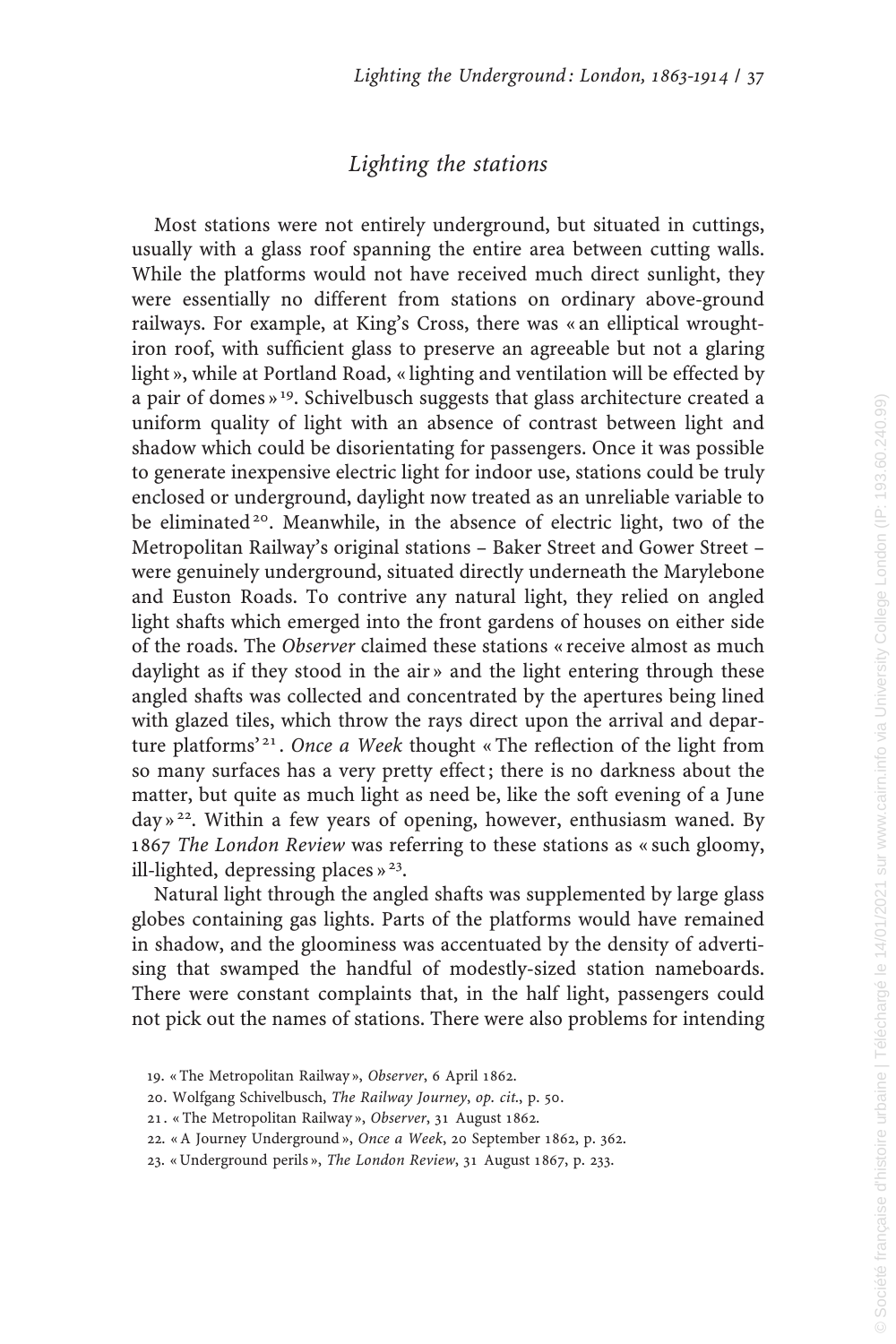

Figure 3 : Gower Street Station, c. 1880, showing light shafts and gaslight globes, from Robert Routledge, Discoveries and Inventions of the Nineteenth Century, 9th edition, London, Routledge, 1891 (author's collection).

passengers searching for the right class of carriage to board – there were three classes of travel, as on above-ground railways and, from 1874 onwards, when underground railways were obliged to provide both « smoking » and « no smoking » versions of each class, six types of carriages between which passengers needed to differentiate. Underground trains, running every few minutes, expected to stop for no more than 20- 30 seconds at each station, unlike mainline trains which had more leisurely station stops. The combination of poor light and hurry was blamed for numerous accidents as passengers stumbled on the carriage footboards, injured themselves falling onto platforms, or, in the worst cases, slipped between platform and carriage to a grisly death under the train wheels<sup>24</sup>.

From the late 1870s there were experiments with electric lighting on station platforms. The chairman (Edward Watkin) and general manager (Myles Fenton) of the Metropolitan visited Paris in 1878 to witness a

<sup>24.</sup> Richard Dennis, « Underground anxieties », Carlos Galviz and Samuel Merrill (eds.), Going Underground. New Perspectives, London, London Transport Museum, 2013, p. 11-19.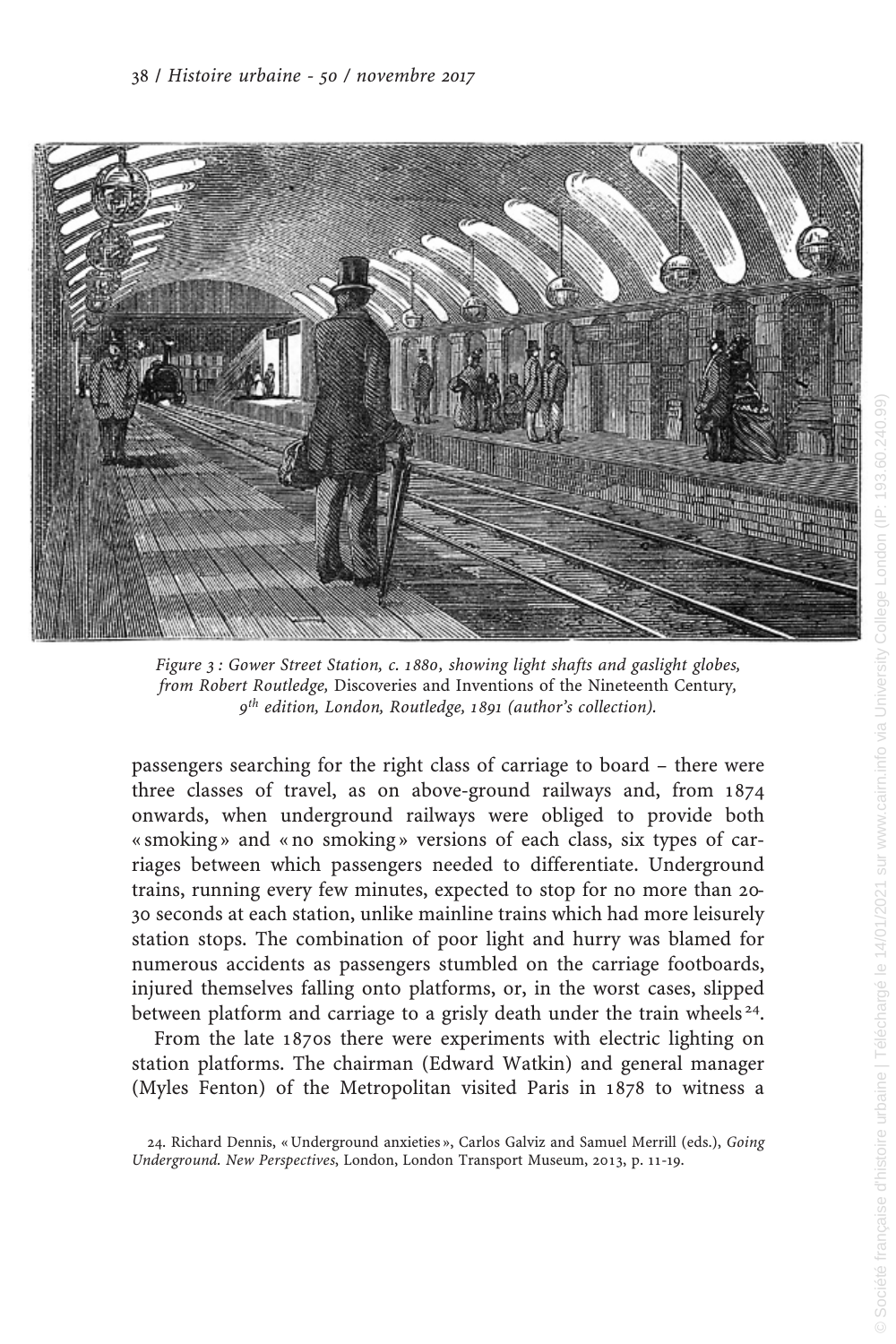demonstration of arc lighting and the company tried out two electric arc lamps at Edgware Road in June 1879, which favourably compared with the 25 gas lamps normally used to illuminate the station. The lamps were placed at the platform ends, with shades to screen the intense white light from the eyes, directing the light upwards onto the glass roof, from where it was diffused over the whole station<sup>25</sup>. In October 1879, arc lighting was installed at Aldersgate Street (now Barbican), using the Lontin system and Serrin lamps, similar to what had previously been installed at the PLM station in Paris (which presumably had been on Watkin's and Fenton's itinerary along with the 1878 International Exhibition, where numerous other electrical innovations were exhibited). At Aldersgate Street, eight lamps each gave a light equivalent to 600 standard candles : « The illumination was more perfect than with about 40 gas lights ». The Electric Generator and Light Company thought it feasible to extend arc lighting to Moorgate Street and Farringdon Street stations, now that Lontin's regulator permitted the operation of numerous lights from a single dynamo, albeit over a short distance, and this was done in October 1881<sup>26</sup>. Meanwhile, Victoria Station on the District Railway was « brilliantly illuminated » by ten electric lights, which replaced twenty gas lamps that had « only dimly lighted the station »<sup>27</sup>. But arc lamps were only feasible on open platforms (or at least under the arched roof of a station open to the elements) ; and their intensity could not be varied. Little further progress with electric lighting was made until, following electrification of the trains in 1905, some station lights were powered by being connected to the electrified tracks ; but it was only in 1911 and 1912 that King's Cross and Liverpool Street acquired full electric lighting, to be followed in November 1913 by Portland Road (now Great Portland Street) and Euston Square (since 1909, the new name for Gower Street)<sup>28</sup>. Before this, in 1902, « self-intensifying » gas lamps had been installed at Gower Street, and Welsbach improved burners and mantles (which gave a brighter light, but consumed less gas, and which were described as « electric light without electricity ») at Baker Street, but still contained

<sup>25. «</sup> The Electric Light », The Times, 11 June 1879, p. 10 ; T.C. Barker and Michael Robbins, A History of London Transport, Volume I: The Nineteenth Century, London, Allen & Unwin, 1963, p. 297.

<sup>26. «</sup> Electric light on the Metropolitan Railway », The Engineer, 10 October 1879, p. 277 ; W. Bernard Carlson, Innovation as a Social Process: Elihu Thomson and the Rise of General Electric, Cambridge, Cambridge University Press, 1991 , pp. 92-5.

<sup>27.</sup> Illustrated London News, 20 December 1879.

<sup>28.</sup> Alan Jackson, London's Metropolitan Railway, Newton Abbot, David & Charles, 1986, p. 200 ; London Metropolitan Archives (LMA), ACC/1297/MET/01 /026, Board Minutes, Metropolitan Railway, 24 April 1913, p. 467 ; ACC/1297/MET/10 /749, Lighting and heating.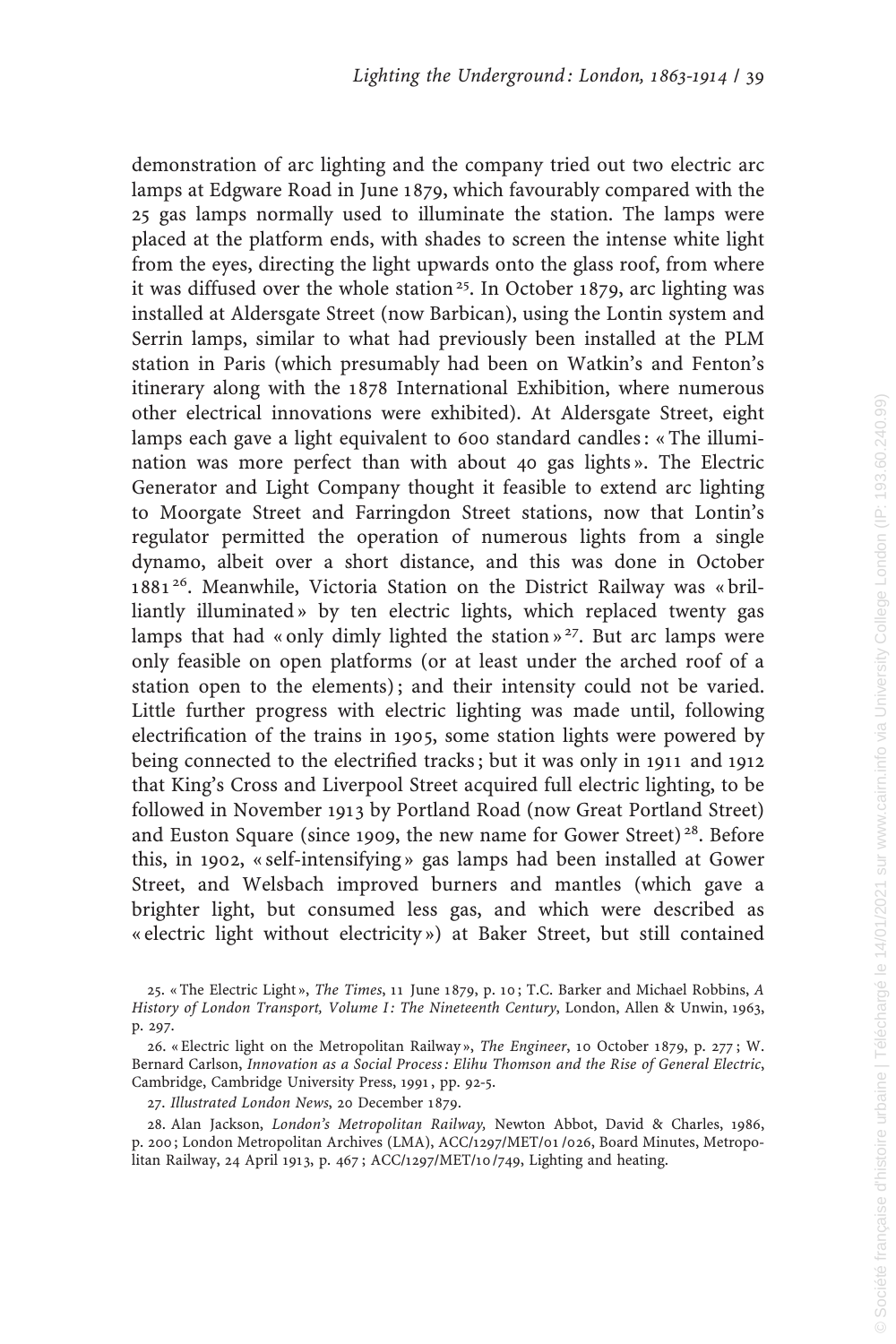within the original glass globes<sup>29</sup>. Even the City & South London Railway, London's first deep-level « tube », opened in 1890 and electrically powered from the outset, relied on gas lighting on station platforms<sup>30</sup>.



Figure 4 : Aldersgate Street station, photographed by Henry Dixon on 22 April 1880, showing electric lighting installed in August 1879, including lampposts supporting spherical lamps along the central island platform, supplemented by wall mounted lamps hanging above the side platforms. London Transport Museum : Inventory number 1998/84029.

Contemporary writers continued to note the gloom and darkness of underground travel. Charing Cross Station (now Embankment) provided the setting for two popular magazine stories. In « A Maid Forlorn » (1873), the station was described as « lighted dimly from above... this cavern of dingy yellow  $x^{31}$ , while in « The Spawn of Fortune » (1896), « the gas

<sup>29.</sup> LMA, ACC/1297/MET/01 /022, Board Minutes, Metropolitan Railway, 20 February 1902, p. 518-9.

<sup>30.</sup> T.C. Barker and Michael Robbins, A History of London Transport, op. cit., p. 313.

<sup>31 .</sup> Frederick Talbot, « A Maid Forlorn », Belgravia : A London Magazine, March 1873, p. 96.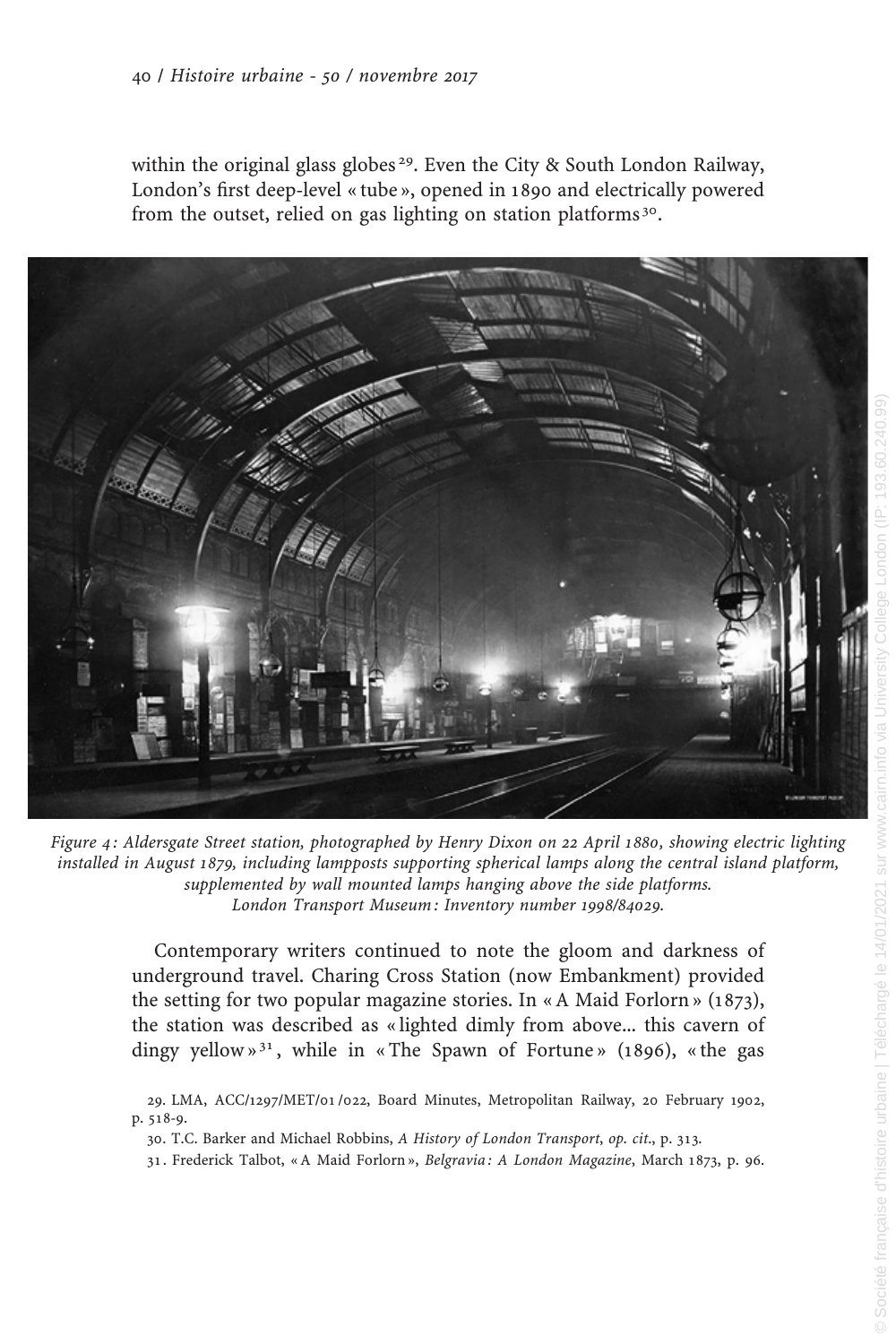burned yellow in the great glass globes » as passengers waited for « the black tunnel » to vomit smoke, heralding the arrival of « two yellow eyes » which « trembled and blinked in the darkness » as a train « came wheezing, rocking, screeching and grinding out of the blackness » 32. And in Dorothy Richardson's novel, The Tunnel (1919, but set in the late 1890s), Miriam was « entranced by the familiar sulphurous gloom of Gower Street Station, the platform lights shining murkily from the midst of rolling clouds of grey smoke, the dark forms and phantom white faces of waiting passengers emerging suddenly as she weaves through the darkness »<sup>33</sup>.

## Lighting the tunnels

When the press reported on the partially completed railway in 1862, they noted that the tunnels between stations were lit. In January 1862, the London Journal observed that « it is so well lighted and ventilated that the tunnels, instead of being close, dark, damp, and offensive, are wide, spacious, clean, and luminous, and more like a well-kept street by night... than a subterranean passage through the very heart of the metropolis » 34. However, another press inspection, of the section between King's Cross and Farringdon in April 1862, painted a less encouraging picture : « Candles were stuck on the trucks and on the walls of the tunnel, and these just served to dispel at intervals the darkness of the road. » <sup>35</sup> Following yet another press trip in September 1862, the Illustrated London News felt short-changed ; the experience was not dramatic enough : « The general feeling was evidently that of agreeable disappointment – the open cuttings being more extensive, and the tunnels better lighted and ventilated, than was expected. »<sup>36</sup> But, as *Chambers's Journal* explained, the gas lights in the tunnel walls were not meant to be permanent : « It is intended eventually to light up only the frequent niches in the walls, but not the walls themselves ; while the carriages, on the other hand, will be brilliantly illuminated. » <sup>37</sup>

The locomotives carried headlights penetrating the darkness like the bull's-eye lamps carried by policemen, but this did not prevent a variety

- 35. « The Metropolitan Railway », Observer, 6 April 1862.
- 36. Illustrated London News, 6 September 1862, p. 259.
- 37. Chambers's Journal, 11 January 1862, p. 26-29.

<sup>32.</sup> Angus Abbott, « The Spawn of Fortune », The Ludgate, July 1896, p. 309-315.

<sup>33.</sup> Dorothy Richardson, The Tunnel, cited in David Ashford, London Underground, op. cit., p. 36.

<sup>34.</sup> London Journal, 11 January 1862, p. 24.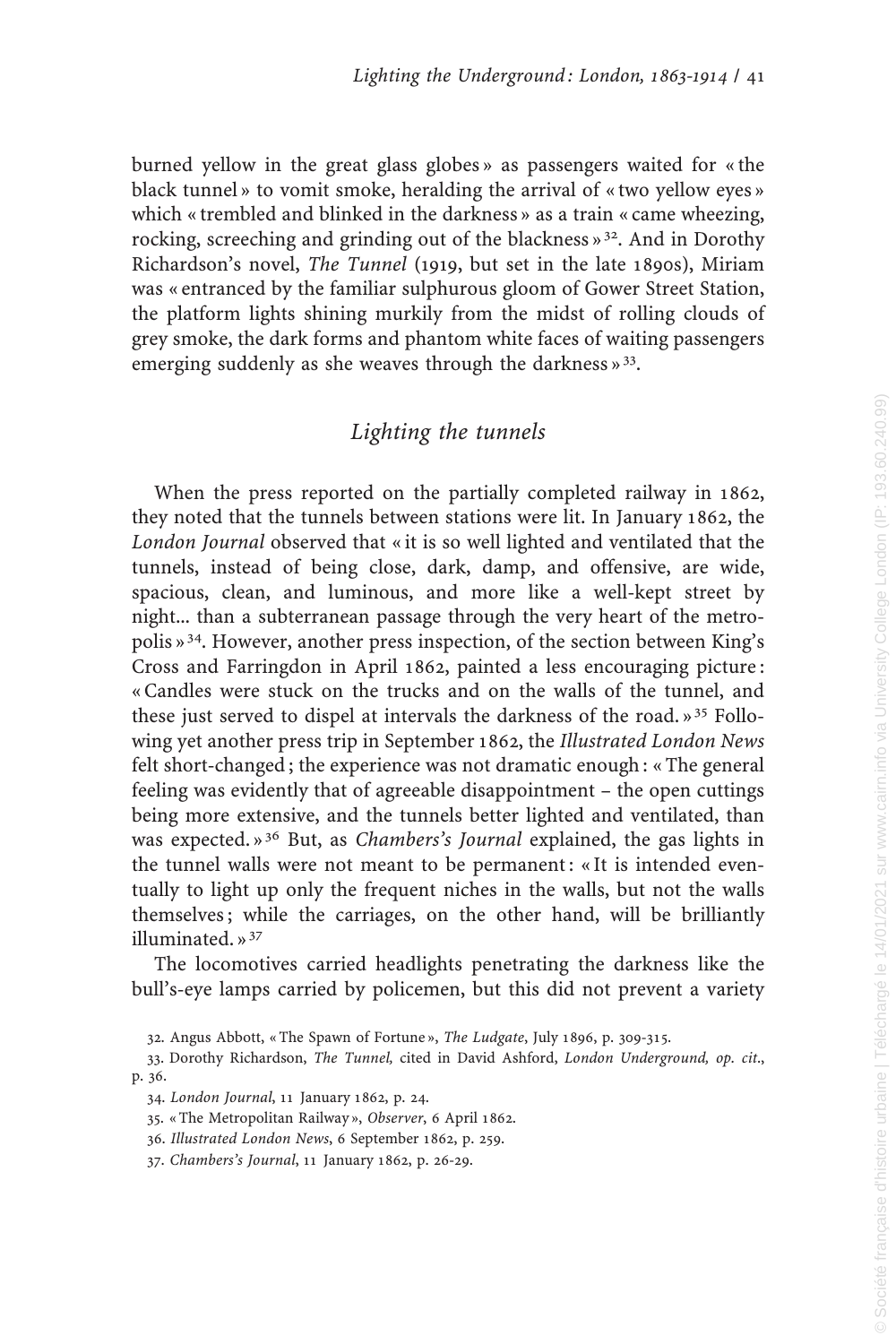of accidents – to maintenance workers unable to find shelter from passing trains, and especially to passengers who wandered off the ends of station platforms into tunnels, apparently thinking that they were walking into the darkness of moonless streets. Inquiring into the death of a 67-year-old man who, it was thought, either « got out in the tunnel by mistake » or « got out at the wrong station, and endeavoured to get back again », the coroner recalled five inquests on persons killed in Metropolitan Railway tunnels : « They mostly seemed to be old persons who, perhaps losing their way, did not notice the difference in the light until they got too far into the tunnel to beat a retreat. »<sup>38</sup>

Even more serious was when trains collided with one another in the darkness of the tunnel. There were frequent minor accidents, rarely at more than walking pace, and rarely causing the derailment of either train, but the Victorian press could not resist reporting them as major disasters. In 1873, for example, when one train ran into the back of the preceding train which had stalled on a gradient, the Observer highlighted how « the ordinary horrors of a collision, which are in themselves sufficiently appalling, are intensified when the accident occurs in an underground tunnel, dimly lit by gas » 39.

When the Metropolitan was extended from Aldgate to Mark Lane (Tower Hill) in 1882, incandescent electric lamps were installed over a short length of tunnel « with a view to determining whether sufficient illumination could not be obtained in this way without lamps in the carriages ». Unsurprisingly, the experiment was quickly abandoned and the railway companies continued to rely on gas lighting inside carriages<sup>40</sup>.

## Lighting the carriages

Gas lighting on a moving train underground was not straightforward. We can note at least three issues. Firstly, where did you get the gas ? – from the mains of a commercial town-gas company, or manufactured on site at the termini ? How safe were gasholders positioned alongside stations or gas trucks hauled through the network at night to be in the right position to supply the following day's passenger trains ? Above-ground gas explosions and fires were quite common, and the publicity given to the Nine

<sup>38.</sup> Pall Mall Gazette, 1 January 1870, p. 6 ; Morning Post, 1 January 1870, p. 6.

<sup>39. «</sup> Editorial », Observer, 31 August 1873, p. 4.

<sup>40. «</sup> The Inner Circle Completion Railway », The Engineer, 29 September 1882, p. 243 ; Alan Jackson, London's Metropolitan Railway, op. cit., p. 157.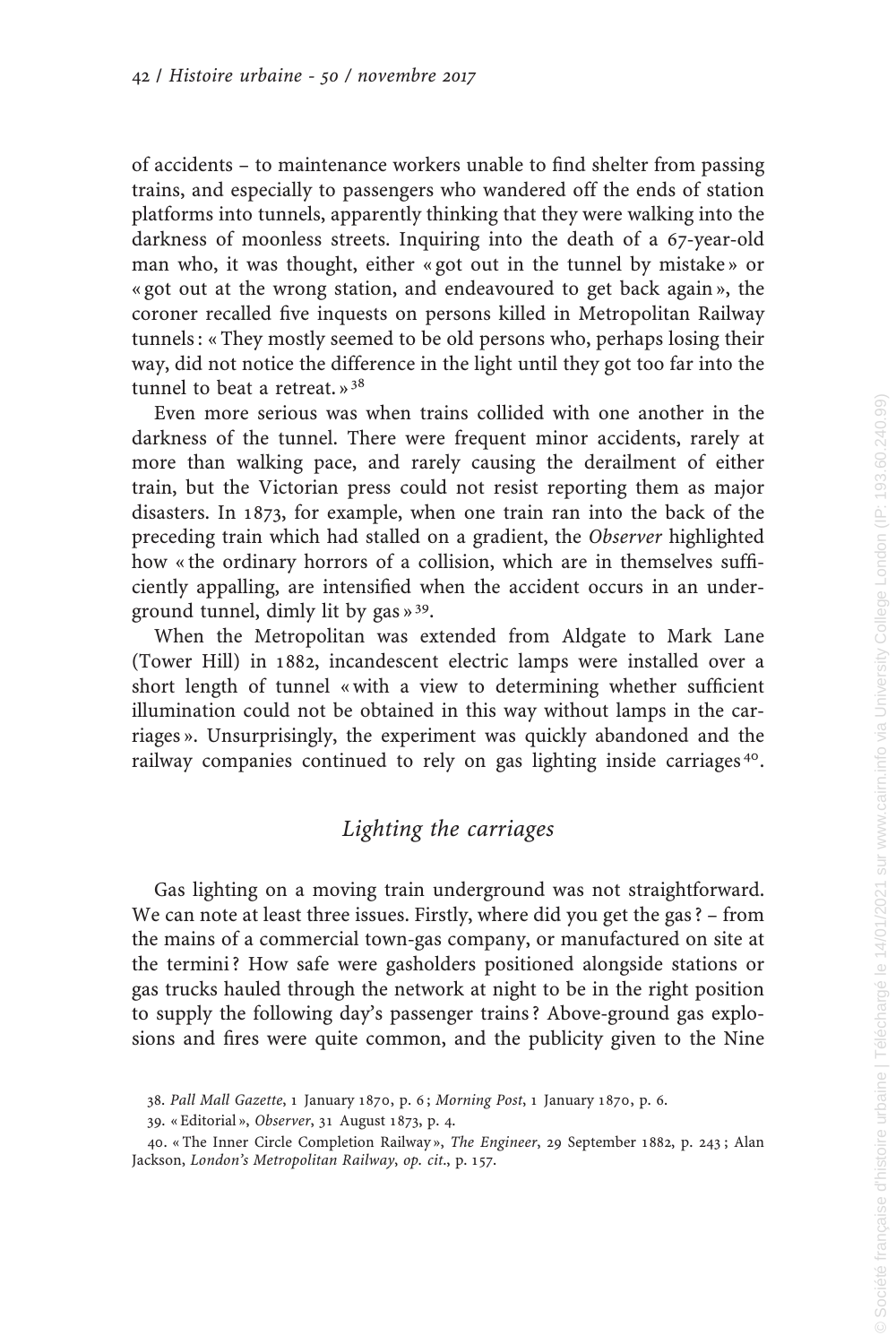Elms Gasworks explosion in 1865, which killed at least nine persons, instilled fear in populations living near sources of gas<sup> $41$ </sup>. On the Metropolitan, gas for carriage lighting had been manufactured at Baker Street, but local residents complained, so a new gasworks was built in a more suburban location at Neasden in 1881 . Similar protests about gas production at Hammersmith and Bishopsgate led to all gas production being concentrated at Neasden by 1884. On the District Railway, trains were lit by coal gas supplied from the mains at Mansion House and High Street Kensington. In 1878, mains coal gas was replaced by compressed oil as the source of gas lighting, now supplied from the company's own gasworks in Lillie Bridge Yard. Gas was stored in cylindrical gasholders, which were taken on gasholder trucks to various points on the system at night and connected to standpipes at sidings where the trains were supplied<sup>42</sup>. No major disasters were ever reported, although The Engineer reported on a fire at the naphtha stores of the Metropolitan Railway at Farringdon, when naphtha vapour accidentally caught fire, setting off a « tremendous flame » which distorted the iron girders of an adjacent bridge, causing gas pipes on the bridge to fracture, thereby adding to the fire<sup>43</sup>. And in October 1908, a fire on a train at Swiss Cottage was attributed to the explosion of a naphtha lamp in a luggage compartment 44.

Secondly, the system involved filling gas-bags attached to each carriage ; so where should the gas-bags be positioned – under the chassis or on the roof ? How vulnerable were they to random sparks from locomotives, and how often did they need charging to ensure a good quality of light ? The Observer reported :

« On the top of each carriage is placed a small iron reservoir or gasometer, which is filled at the station from the gas mains in the same manner as the tender is supplied with water. Each gasholder will contain sufficient for several journeys, and the light in the carriages will be very agreeably diffused, and sufficiently bright to enable passengers to read with ease.»<sup>45</sup>

The gas was carried in long India-rubber bags, 36 feet long, 4 feet wide and 12 inches deep, set inside wooden boxes, and weighted on the top so that, as the weights sank, they activated an indicator showing how full or

<sup>41 .</sup> Lynda Nead, Victorian Babylon. People, streets and images in nineteenth-century London, New Haven, Yale University Press, 2000, p. 94-6 ; Chris Otter, The Victorian Eye, op. cit., p. 238 ; Wolfgang Schivelbusch, Disenchanted Night, op. cit., p. 34.

<sup>42.</sup> Alexander Edmonds, History of the Metropolitan District Railway Company to June 1908 prepared for publication by Charles E. Lee, London, London Transport, 1973.

<sup>43. «</sup> The Metropolitan Railway fire », The Engineer, 19 September 1890, p. 237.

<sup>44. «</sup> Fire on the Metropolitan Railway », The Times, 7 October 1908, p. 10.

<sup>45. «</sup> Completion of the Metropolitan Railway », Observer, 28 September 1862.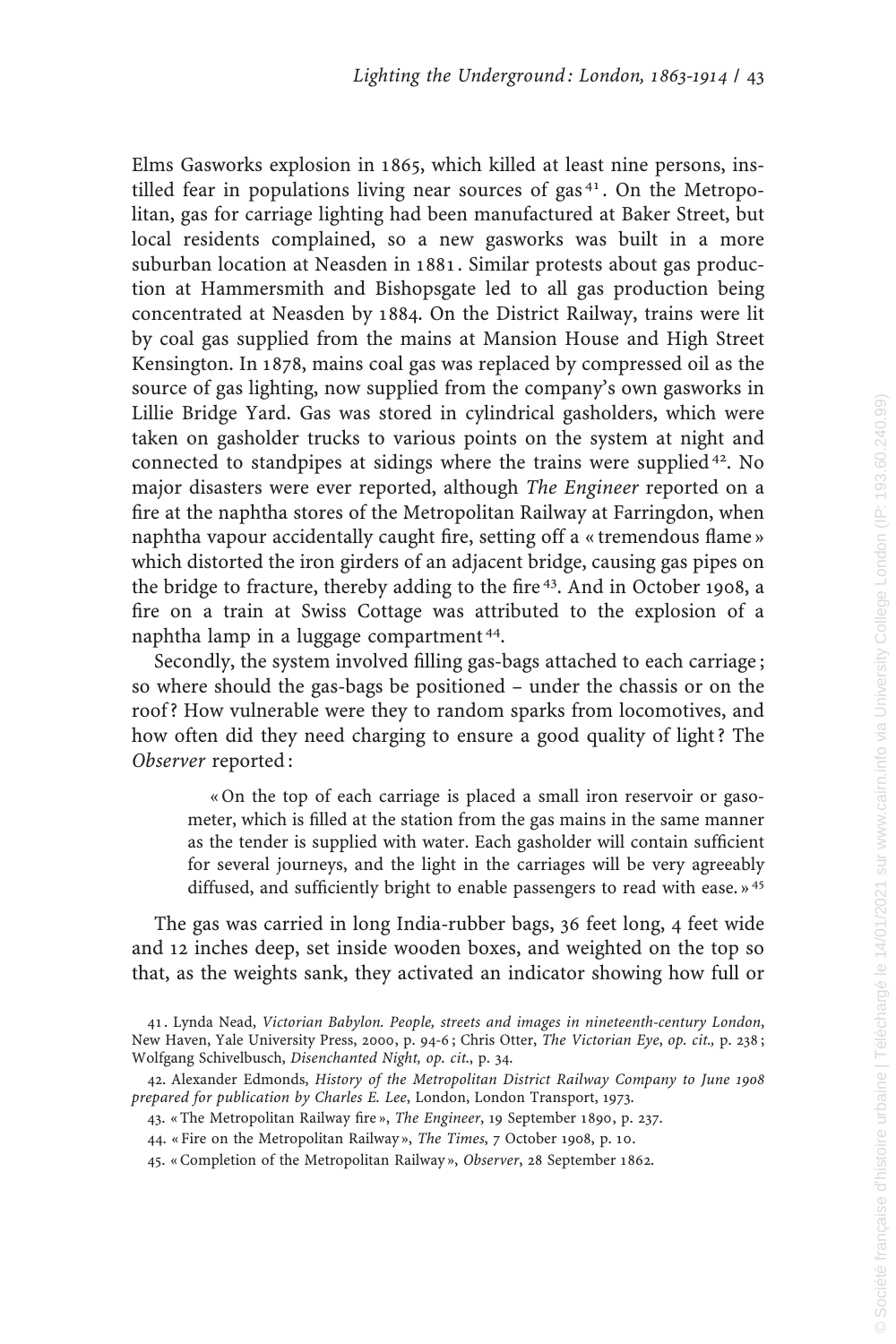empty the bags were. The bags contained sufficient gas for about three hours' operation, but could be filled in only two or three minutes from pipes at each terminus. However, a frequent complaint was that the mains pressure was at its lowest early in the morning when the demand for town gas for domestic cooking, lighting and heating was at its greatest. Commuters found the light too weak and flickering to read their morning papers 46.

In 1876, carriages on the St John's Wood branch of the Metropolitan were fitted with Pintsch's Patent Lighting System, which used compressed gas manufactured on site (initially at Baker Street) from shale oil, and was stored in steel reservoirs located underneath each carriage. The reservoirs could hold enough gas to last at least 35 hours but, in practice, they were topped up for one minute each morning. Pintsch's system offered lighting that was cheaper than either oil lamps or coal-gas lamps, and it was quickly adopted across the entire underground network. In this case, a delegation from Paris inspected the system on the St John's Wood line during a visit when they also visited London's largest workhouse and most up-to-date hospitals 47.

So, thirdly, how reliable and how powerful was the light that gas could provide ? In advance of opening, the London Journal domesticated the carriage lighting, « not like that usually adopted in the railways, but rather like that to be found in a drawing-room ». Most above-ground companies still used oil lamps for lighting at night and through tunnels, but the Great Western Railway had experimented with gas as early as 1857, and it was the Great Western that supplied the rolling stock used to operate the Metropolitan Railway when it first opened. Two gas lights in each compartment ensured « such a brilliant light as to enable a passenger to read even the smallest print with the greatest ease  $v^{48}$ . In contrast, The Observer expressed some « disappointment, arising from... the comparative darkness » 49. On the first public services,

« throughout every journey, the gas burnt brightly, and in some instances was turned on so strong in the first-class carriages, in each of which there are two burners, that when the carriages were stationary, newspapers

49. « Opening of the Metropolitan Railway », Observer, 11 January 1863, p. 6.

<sup>46. «</sup> History of the Metropolitan Railway No. 5 », The Engineer, 18 October 1895, p. 377-8 ; « Railway carriage lighting », The Times, 24 January 1877, p. 5.

<sup>47. «</sup> The Conseil Municipal of Paris », The Times, 5 May 1877, p. 13 ; John H. White, Jr., « A perfect light is a luxury : Pintsch gas car lighting », Technology and Culture, 18 (1 ), 1977, p. 64-9.

<sup>48.</sup> The London Journal, 7 June 1862, p. 365 ; E.T. MacDermot and C.R. Clinker, History of the Great Western Railway, Volume One 1833-1863, London, Ian Allan, 1964, p. 446-447.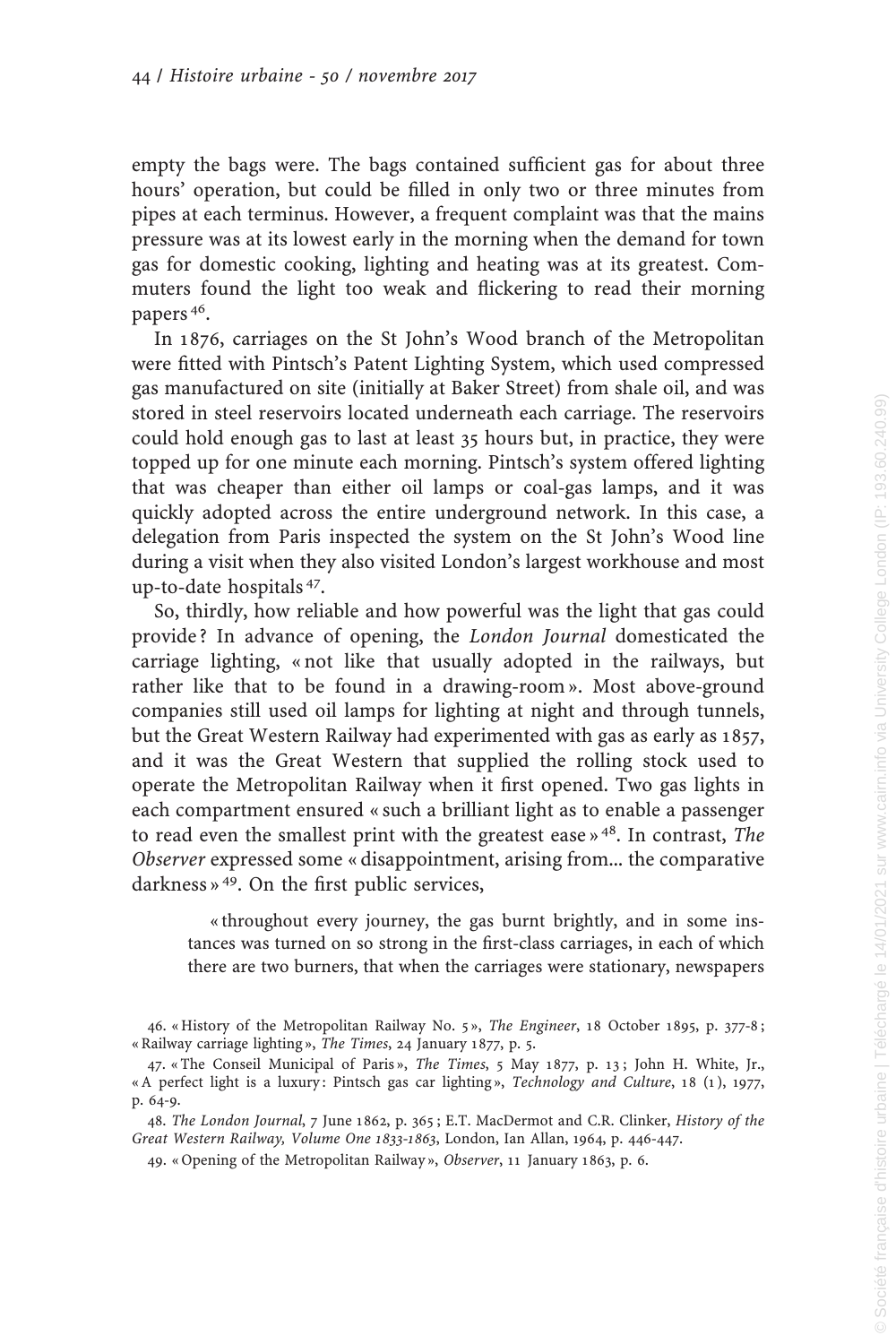might be read with facility ; but, in motion, the drafts through the apertures of the lamps, created so much flickering as to render such a feat exceedingly difficult »<sup>50</sup>.

The Standard went further in noting that, even at the official opening, « not very long after starting the gaslights in the carriages went out, owing to some defects in the apparatus »<sup>51</sup>. Another Observer article offered a more dramatic version, reporting that, between Portland Road and Gower Street,

« a loud report was heard, which sounded like an explosion, or the letting off of a small cannon. The effect of this was to extinguish the gas in the compartment in which a reporter was riding. A little further on another report of a similar nature was heard, and this being followed afterwards by another, caused some excitement amongst the females and children » 52.

C.L.E., in London Society, was more enthusiastic : « we plunge into the tunnel. Not into darkness, though – there is a good steady light from the gas-burner above, which enables you to read, should you be so inclined, as easily as you could by your moderator lamp at home » 53. Edward Walford echoed this view a decade later :

« The light thus afforded to the passengers is so bright as to utterly remove all sense of travelling underground, and entirely dissipate that nervousness which the semi-obscurity of ordinary oil-lighted railway carriages gives to the sensitive during their transit through the tunnels on other lines. » <sup>54</sup>

But the London Review remained unconvinced :

« The authorities of the line evidently think that the introduction of gas is a boon. In this they are mistaken. When the reservoirs are first filled with gas, the illumination of the carriages is brilliant enough; but very soon, as the pressure diminishes, the flame becomes lower, and we have no hesitation in saying that, as a rule, the light is far below the proper standard. But even if the pressure were sustained – and, indeed, when the pressure is greatest – the flames are thrown into a state of vibration... and are most hurtful to delicate eyes. Good oil-lamps would be infinitely better. »<sup>55</sup>

50. « Opening of the Metropolitan Railway to the Public », Observer, 11 January 1863, p. 5. 51. Standard, 10 January 1863, p. 4.

52. « The Metropolitan Railway », Observer, 12 January 1863, p. 1 .

53. C.L.E. [Charles Locke Eastlake], in London Society, May 1863.

54. Edward Walford, « Underground London : its railways, subways and sewers », in Old and New London: Volume 5, London, Cassell, 1878, pp. 228-229.

55. « Underground perils », The London Review, 31 August 1867, p. 233.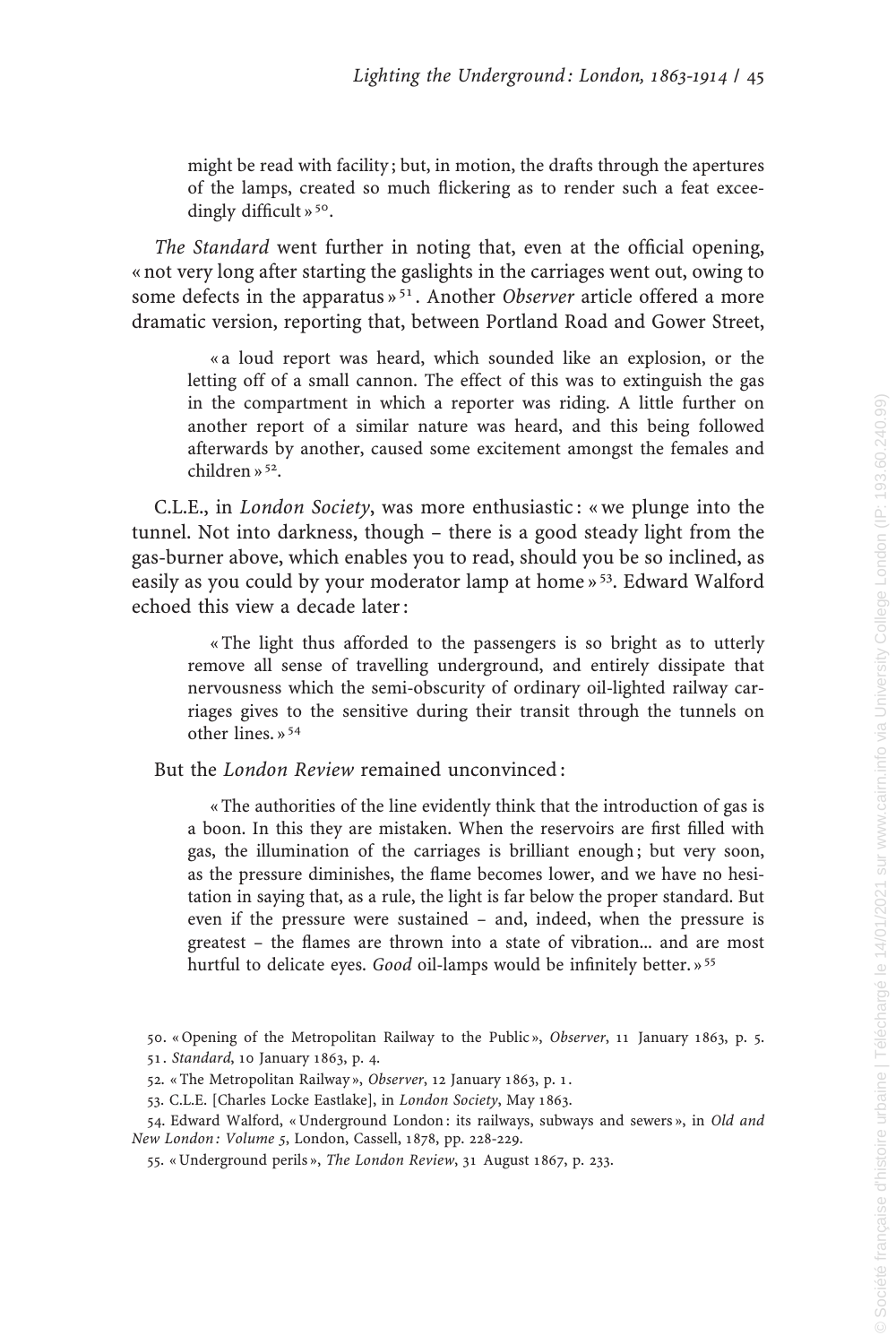Despite the introduction of the Pintsch system complaints continued, especially as passengers became accustomed to incandescent electric light in workplaces, shops and some domestic settings. A correspondent to the Illustrated London News asked : « Why are not the carriages on the Metropolitan Underground railway lit by electricity ? » He noted that « bright incandescent lamps » had already been introduced on a train on the London-Brighton mainline<sup>56</sup>. A South Kensington « Sufferer », writing to the Observer in August 1893, grumbled that there had been no change in the lighting of underground carriages for at least a decade. He attributed his difficulty in reading the newspaper to the design of the lamps, which copied those originally constructed for burning oil. They were closed at the bottom, to stop oil from dripping onto the passengers, but with gas this precaution was unnecessary, and the glasses could have ventilation holes drilled in them to give the burners more air. Without such holes, burners displayed « a bluish flame that practically gives no light at all » 57. He was reiterating a problem The Times had noted at the outset, when they observed that the Metropolitan had « contrived to get more of the heat and less of the light out of the gas than generally results from this mode of illumination. A little extra ventilation of the carriages will be absolutely necessary to correct this nuisance » 58.

Curiously, « A Sufferer » made no suggestion that electric lights should be installed in the carriages. In fact, the District Railway experimented with penny-in-the-slot electric reading lamps but, unsurprisingly, few passengers were prepared to pay extra for the luxury of a personal electric light<sup>59</sup>. Adding a medical voice to the debate, *The Lancet* demanded an increase in the number of gas jets in each compartment : « Sufficient light is a primary necessity, and should therefore be provided at the cost of the railway companies.... Light is not to be doled out at an extra charge through an automatic penny slot.  $\ast$ <sup>60</sup> When the first (free) electric lights were installed in Metropolitan Railway carriages in 1900, Stone's system was employed, powering the lights by a dynamo on the train when it was in motion, and by batteries when it was stationary<sup>61</sup>.

- 56. Illustrated London News, 29 November 1884.
- 57. « Underground Railway Lights », Observer, 6 August 1893, p. 7.
- 58. « Metropolitan Subterranean Railway », The Times, 6 August 1862, p. 9.
- 59. Mike Horne, The District Line, Harrow, Capital Transport, 2006, p. 28.
- 60. « Carriage lighting on the underground railways », The Lancet, 1 October 1892, p. 788.
- 61 . Alan Jackson, London's Metropolitan Railway, op. cit., pp. 97-98.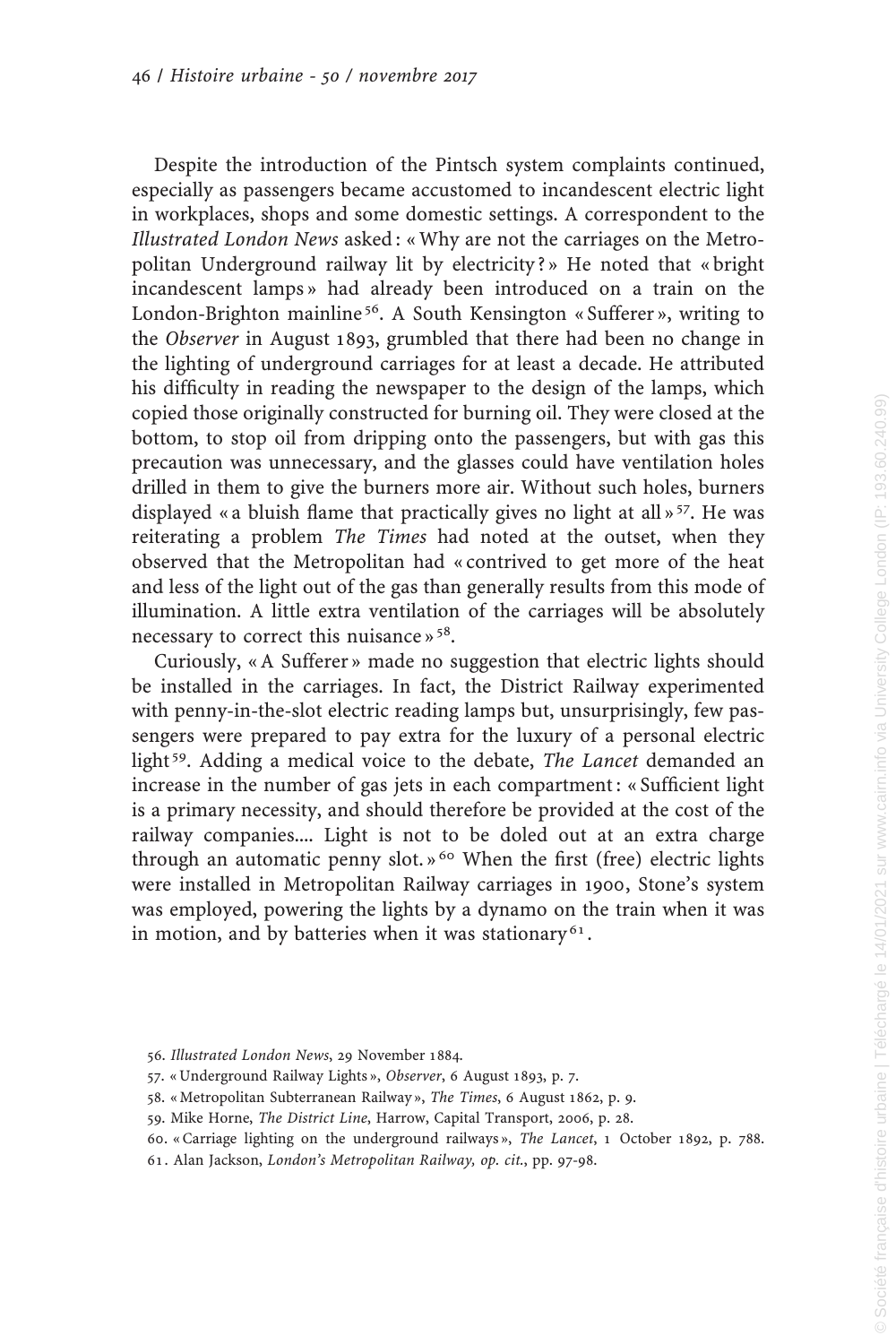Meanwhile, attempts were made to measure the intensity of light objectively. In 1892, Trotter found that illumination in the carriages of Metropolitan and District trains varied between 0.3 and 0.9 foot-candles, a level similar to that found on ordinary streets and on the platforms of Charing Cross and Cannon Street mainline stations, but less than the 1 candle-foot he deemed « comfortable » 62.

Of course, it all depended on what one hoped to see while travelling : not only whether lighting was sufficient to read a typical railway novel or a newspaper, but also how easy was it to see other passengers, especially strangers. Carriages were divided into separate compartments with seats for up to six passengers facing one another, and no possibility to change compartments between stations. Nor was there any emergency communication cord to alert driver or guard between stations. You needed to be sure you would be safe when boarding the train, an anxiety exploited in fictional murder mysteries, such as « The Mysterious Death on the Underground Railway » and « An Underground Tragedy », in which murders were committed in otherwise empty compartments<sup>63</sup>.

In more highbrow literature, George Gissing's Maurice Hilliard followed Eve Madeley, whom he had previously known only through a photograph, onto a train at Gower Street. Sitting opposite her in a third-class carriage, he had no difficulties in « compar[ing] her features with those represented in the photograph ». In the course of the journey he first identified her « half-smile telling of habitual sadness », then « a look of cold if not defiant reserve » and finally « a nervous restlessness » 64. In Henry James's The Wings of the Dove, after an absence of six months, Kate easily spotted Densher across a « choked compartment » as she entered a train at Sloane Square<sup>65</sup>. It may be objected that these are both fictional accounts where recognition across a crowded compartment was critical to the development of the plot. Nevertheless, they indicate that this was a perfectly credible occurrence. Even if light was too poor for comfortable reading, it did not prevent recognition of fellow passengers.

64. George Gissing, Eve's Ransom, London, Lawrence & Bullen, 1895, chapter 6.

65. Henry James, The Wings of the Dove, London, Constable, 1902, Book Second : I.

<sup>62.</sup> A.P. Trotter, Illumination, its distribution and measurement, London, Macmillan, 1911 , pp. 253-262 ; Chris Otter, The Victorian Eye, op. cit., p. 170.

<sup>63.</sup> Baroness Orczy, « The mysterious death on the underground railway » (originally 1901 ), in The Old Man in the Corner, London, Hodder & Stoughton, 1908 ; C. Haddon Chambers, « An underground tragedy », Belgravia : A London Magazine, December 1886, pp. 205-218.